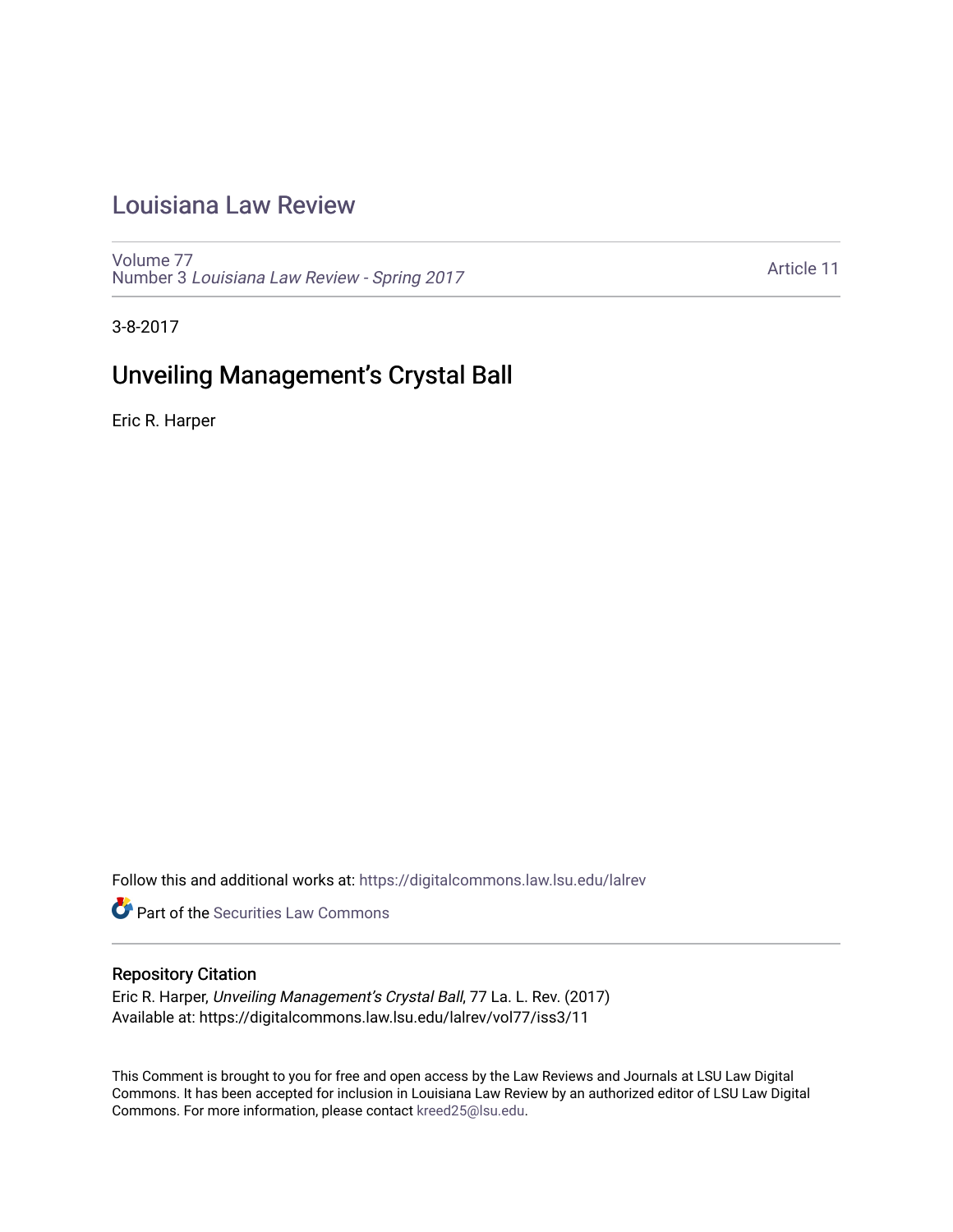## **Unveiling Management's Crystal Ball**

#### **INTRODUCTION**

Have you ever wanted to look into a crystal ball and predict the future? Although not always accurate, most companies have the ability to look into their "crystal ball" and make predictions for the future of the business. Companies may disclose this forward-looking information to shareholders or potential investors, but may also choose not to unveil the crystal ball, considering that the predictions could have a negative impact on their current stock prices. If a company's investors suspect a company's statements were materially false or misleading, the investors may bring a securities fraud class action lawsuit, claiming the company omitted certain material forward-looking information that likely would have had a negative impact on revenues and profits.<sup>1</sup>

Item 303 under the Securities Act of 1933, as amended ("Securities Act"), the Securities Exchange Act of 1934, as amended ("Exchange Act"), and the Energy Policy and Conservation Act of 1975, as amended (collectively "Item 303") requires that reporting companies disclose information about the companies' plans and outlooks for the future of their businesses.<sup>2</sup> The Second and Ninth Circuits—the two United States circuit courts hearing the most securities fraud cases—have interpreted the jurisprudence differently and thus are divided on the legal consequences of management's failure to provide adequate forward-looking information.<sup>3</sup> The two interpretations come from a Third Circuit opinion about whether a material omission of Item 303 forward-looking information could be the foundation of a Rule 10b-5 securities fraud claim.<sup>4</sup> The Third Circuit reasoned that a violation of Item 303's reporting requirements<sup>5</sup>—the most

Copyright 2017, by ERIC R. HARPER.

<sup>1.</sup> *See* Item 303, 17 C.F.R. § 229.303 (2016).

<sup>2.</sup> *See id.*

<sup>3.</sup> John Stigi & Madalyn Macarr, *Second Circuit Notes Split with Ninth Circuit Over Whether Failure to Make Adequate Disclosures Under Item 303 of Regulation S-K May Serve as Basis for Section 10(b) Claim*, SHEPPARDMULLIN: CORP. & SEC. L. BLOG (Jan. 26, 2015), http://www.corporatesecuritieslawblog.com/2015/01 /second-circuit-notes-split-with-ninth-circuit-over-whether-failure-to-make-adequate -disclosures-under-item-303-of-regulation-s-k-may-serve-as-basis-for-a-section-10bclaim/ [https://perma.cc/K88R-DGPK].

<sup>4.</sup> *Compare In re* NVIDIA Corp. Sec. Litig., 768 F.3d 1046, 1054–55 (9th Cir. 2014), *cert. denied*, 135 S. Ct. 2349 (2015), *with* Stratte-McClure v. Morgan Stanley, 776 F.3d 94, 103–04 (2d Cir. 2015).

<sup>5.</sup> For a detailed explanation of Item 303's reporting requirements see *infra* Part I.E.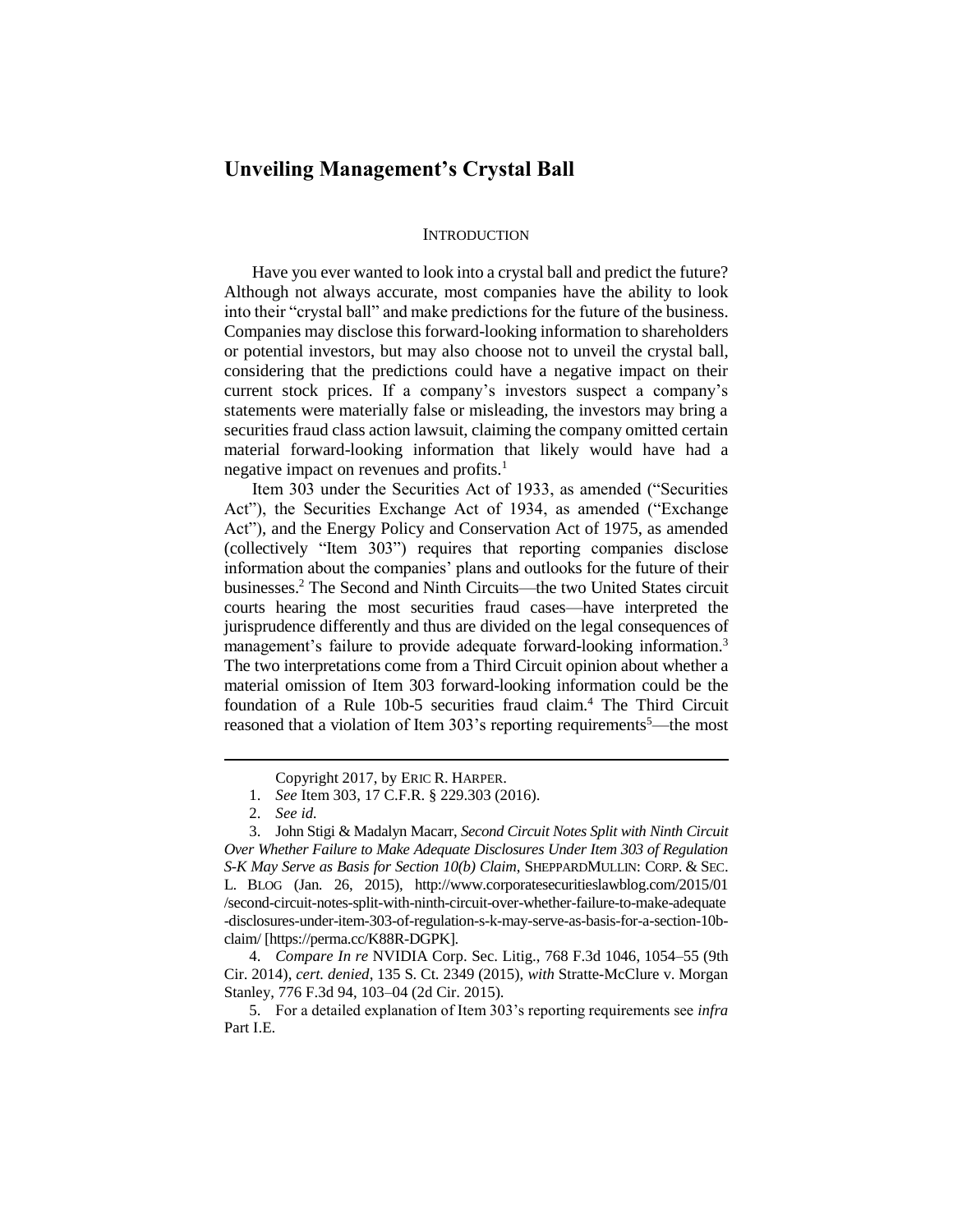significant public disclosures focusing on current operations and management's plans for the future<sup>6</sup>—"does not automatically give rise to a material omission under Rule 10b-5" and result in related liability,<sup>7</sup> but the circuits have not universally accepted this reasoning.<sup>8</sup>

Some circuits, such as the Ninth Circuit, assert that Item 303 does not create a duty to disclose for purposes of Section 10(b) under the Exchange Act ("Section 10(b)") and SEC Rule 10b-5 promulgated under Section 10(b) ("Rule 10b-5"). <sup>9</sup> However, other circuits, such asthe Second Circuit, hold that a Section 10(b) claim arises when a company fails to make required Item 303 disclosures and the "materiality" requirements as set forth by the United States Supreme Court in *Basic v. Levinson* are satisfied.<sup>10</sup> While the United States Supreme Court had an opportunity to resolve this conflict in 2015, it refused to grant a writ of certiorari on this  $i$ ssue. $11$ 

To eliminate cross-circuit disparity and provide clarity regarding whether omitted Item 303 information is subject to a claim under Section 10(b) and Rule 10b-5, the United States Supreme Court should review the Ninth and Second Circuits' conflicting analyses when given the opportunity. Further, the Supreme Court should adopt the Second Circuit's conclusion and hold that failure to make a mandatory Item 303 disclosure is a material omission that can serve as the foundation for a securities fraud claim under Section 10(b) or Rule 10b-5, because Item 303 creates a duty to disclose material information.<sup>12</sup> This unifying effort helps achieve the

<sup>6.</sup> 2 THOMAS LEE HAZEN, TREATISE ON THE LAW OF SECURITIES REGULATION § 9.4[7][C], at 30 (4th ed. 2002).

<sup>7.</sup> Oran v. Stafford, 226 F.3d 275, 288 (3d Cir. 2000)*. See also* 17 C.F.R. § 229.303.

<sup>8</sup>*. Compare NVIDIA Corp. Sec. Litig.*, 768 F.3d at 1056 ("[I]tem 303 does not create a duty to disclose for purposes of Section 10(b) and Rule 10b-5."), *with Stratte-McClure*, 776 F.3d at 100 ("[A] failure to make a required Item 303 disclosure . . . is indeed an omission that can serve as the basis for a Section 10(b) securities fraud claim.").

<sup>9.</sup> *See, e.g.*, *NVIDIA Corp. Sec. Litig.*, 768 F.3d at 1056.

<sup>10.</sup> *See, e.g.*, *Stratte-McClure*, 776 F.3d at 100 (citing Basic Inc. v. Levinson, 485 U.S. 224 (1988)).

<sup>11.</sup> *See* Petition for Writ of Certiorari at i, Cohen v. NVIDIA Corp., 135 S. Ct. 2349 (2015) (No. 14-975) (declining to resolve "[w]hether Item 303 of Regulation S-K forms the basis for a duty to disclose otherwise material information for purposes of an omission actionable under  $\S$  10(b) of the Securities Exchange Act of 1934 and Rule 10b-5 as the Second Circuit recently held in direct conflict with the Ninth Circuit's holding in this case").

<sup>12.</sup> *See Stratte-McClure*, 776 F.3d at 101.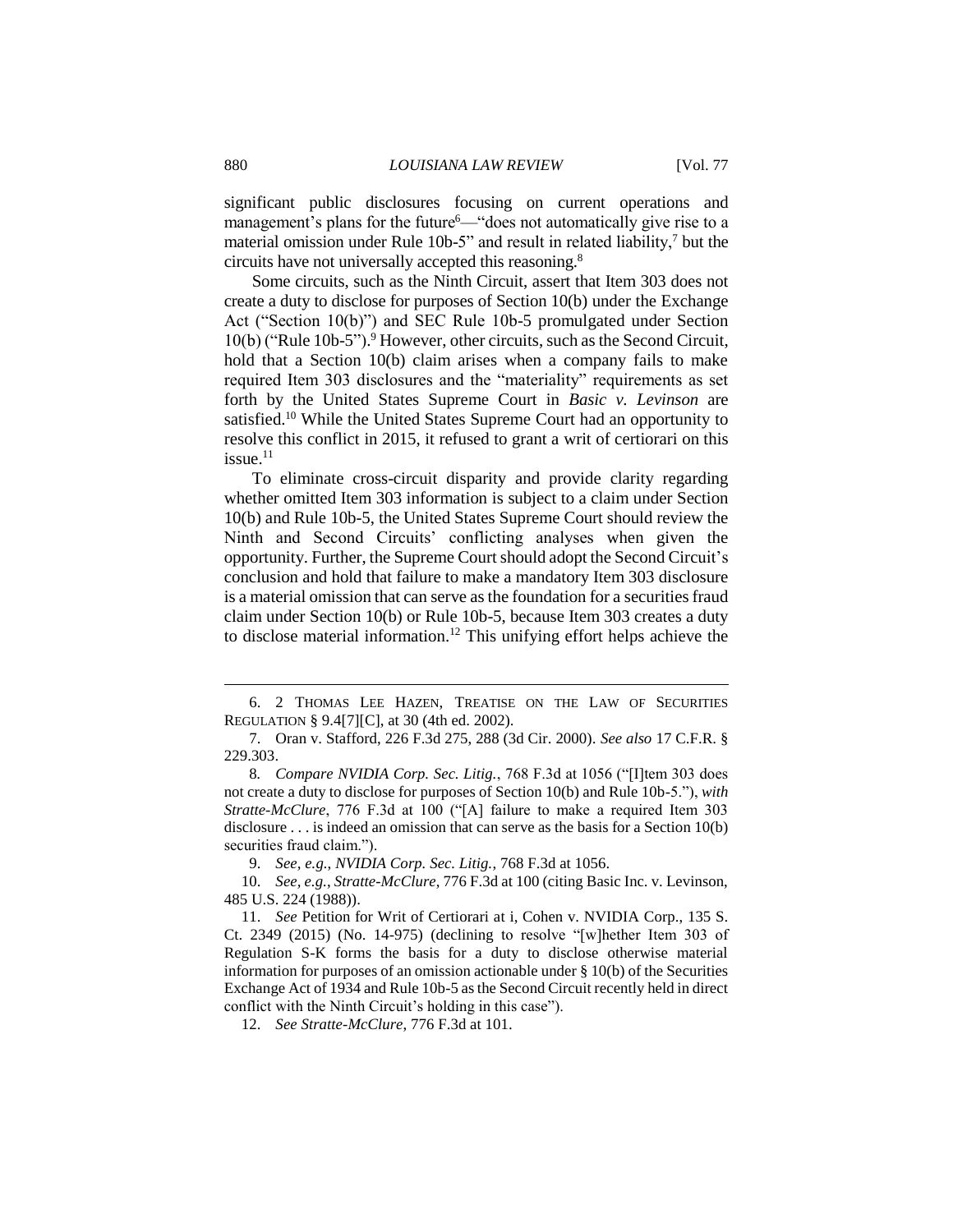purpose of the Exchange Act.<sup>13</sup> Additionally, the circuits' agreement on the application of Item 303 in a 10b-5 class action lawsuit provides clear guidance to the investors and helps to promote integrity in the capital markets.<sup>14</sup>

This Comment proceeds in five parts. Part I provides background information concerning the Exchange Act and Rule 10b-5, including the Court's interpretation of materiality in *Basic Inc. v. Levinson*, <sup>15</sup> and Item 303. <sup>16</sup> Part II explains the evolution of the approach adopted by the Securities and Exchange Commission ("SEC") regarding the disclosure of forward-looking information. <sup>17</sup> This Part focuses primarily on the SEC's 1989 interpretative release, which illustrated the SEC's modern approach to Item 303 disclosures, demonstrating that the modern approach should not be used as a rationale for preventing private securities fraud causes of action.<sup>18</sup> Part III describes the differences between a private cause of action for securities fraud under Rule 10b-5 and the cease-and-desist powers of the SEC, including the benefits of both, demonstrating that the SEC's powers are an ineffective deterrent to securities fraud.<sup>19</sup> Part IV describes the various approaches courts have taken to Item 303, focusing on three recent holdings from the Second, Third, and Ninth Circuits.<sup>20</sup> Finally, Part V proposes that the Supreme Court adopt the findings in *Stratte-McClure v. Morgan Stanley*<sup>21</sup>—making a party liable for federal securities fraud

- 16. *See infra* Part I.A–E.
- 17. *See infra* Part II.A–B.
- 18. *See infra* Part II.A–B.
- 19. *See infra* Part III.A–B.
- 20. *See infra* Part IV.A–C.

21. The Second Circuit interpreted Item 303 as creating a disclosure duty. Stratte-McClure, 776 F.3d 94, 101 (2d Cir. 2015). Accordingly, if a class of investors satisfies the *Basic* materiality standard, as well as the additional 10b-5 elements, then the class could recover damages for fraudulent material omissions by a company. *See id*. at 100.

<sup>13.</sup> The United States Supreme Court has repeatedly stated that the purpose of the Exchange Act is to implement a "philosophy of full disclosure." Basic Inc. v. Levinson, 485 U.S. 224, 230 (1988) (quoting Santa Fe Indus., Inc. v. Green, 430 U.S. 462, 477–78 (1977)).

<sup>14.</sup> *See* Joan MacLeod Heminway, *Materiality Guidance in the Context of Insider Trading: A Call for Action*, 52 AM. U. L.REV. 1131, 1169 (2003) ("Section 10(b) and Rule 10b-5 were designed to protect investors and promote the integrity of our securities markets by preventing fraud, manipulation, and deception in connection with the purchase or sale of a security.").

<sup>15.</sup> The United States Supreme Court also analyzed the reliance factor of a 10b-5 class action lawsuit, proclaiming a presumption of reliance, but only the materiality analysis is relevant to this Comment. *See Basic*, 485 U.S. 224.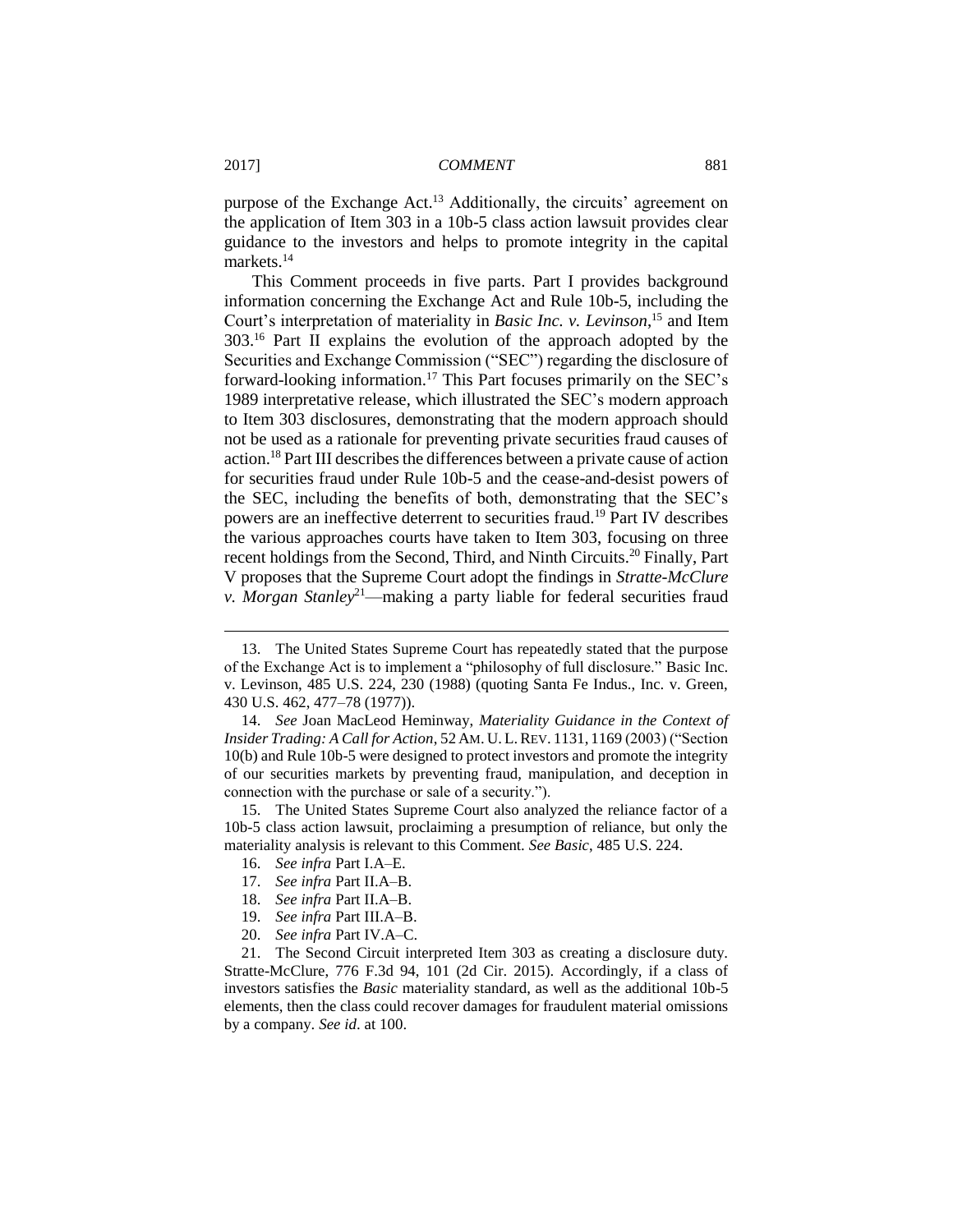under Section 10(b) and Rule 10b-5 due to a material omission of Item 303 forward-looking information.<sup>22</sup>

#### I. PEEKING INTO MANAGEMENT'S CRYSTAL BALL

Rooted in the Exchange Act, $^{23}$  and, more specifically, promulgated by the SEC under Section  $10(b)$ ,<sup>24</sup> Rule  $10b-5^{25}$  is designed to protect private investors and deter issuers of securities from engaging in fraudulent conduct.<sup>26</sup> Until 1980, when Regulation S-K was enacted, there were no means to satisfy the Exchange Act's disclosure requirements in an integrated manner.<sup>27</sup> Regulation S-K is a securities regulatory scheme that was designed to satisfy the filing requirements under the Securities  $Act^{28}$ and the Exchange Act.<sup>29</sup> Particularly, Item 303 mandates that a company must file certain information with the SEC, including known trends and uncertainties relating to liquidity, capital resources, and results of operations.<sup>30</sup> Although the United States Supreme Court has proclaimed a basic rule for materiality, $31$  the lower courts are split as to its application to a securities fraud lawsuit relating to a material omission of forwardlooking information.<sup>32</sup>

 $\overline{a}$ 

26. *See* Sargent v. Genesco, Inc., 492 F.2d 750, 760 (5th Cir. 1974) ("The basic intent of . . . [R]ule 10b-5 . . . is to protect investors and instill confidence in the securities markets by penalizing unfair dealings.").

27. *See* Amendments to Annual Report Form, Related Forms, Rules, Regulations, and Guides; Integration of Securities Acts Disclosure Systems, Exchange Act Release No. 33–6231, 45 Fed. Reg. 63,630 (Sept. 2, 1980) (codified as amended in scattered sections of 17 U.S.C.).

28. Securities Act of 1933, 15 U.S.C. §§ 77a–77aa.

29. *See* Exchange Act Release No. 33–6231, *supra* note 27. Regulation S-K is a broad array of instructions to provide guidance to issuers as to the information they must provide in all documents filed with the SEC. This includes, but is not limited to, instructions for filing registration statements and periodic disclosure reports.

31. *See* Basic Inc. v. Levinson, 485 U.S. 224, 238–39 (1988).

32. *Compare* NVIDIA Corp. Sec. Litig., 768 F.3d 1046, 1056 (9th Cir. 2014), *cert. denied*, 135 S. Ct. 2349 (2015), *with* Stratte-McClure v. Morgan Stanley, 776 F.3d 94, 100 (2d Cir. 2015).

<sup>22.</sup> *See infra* Part V.

<sup>23.</sup> Securities Exchange Act of 1934, 15 U.S.C. §§ 78a–78nn (2012).

<sup>24.</sup> *Id.* § 78j.

<sup>25.</sup> 17 C.F.R § 240.10b-5 (2016).

<sup>30.</sup> Item 303, 17 C.F.R. § 229.303.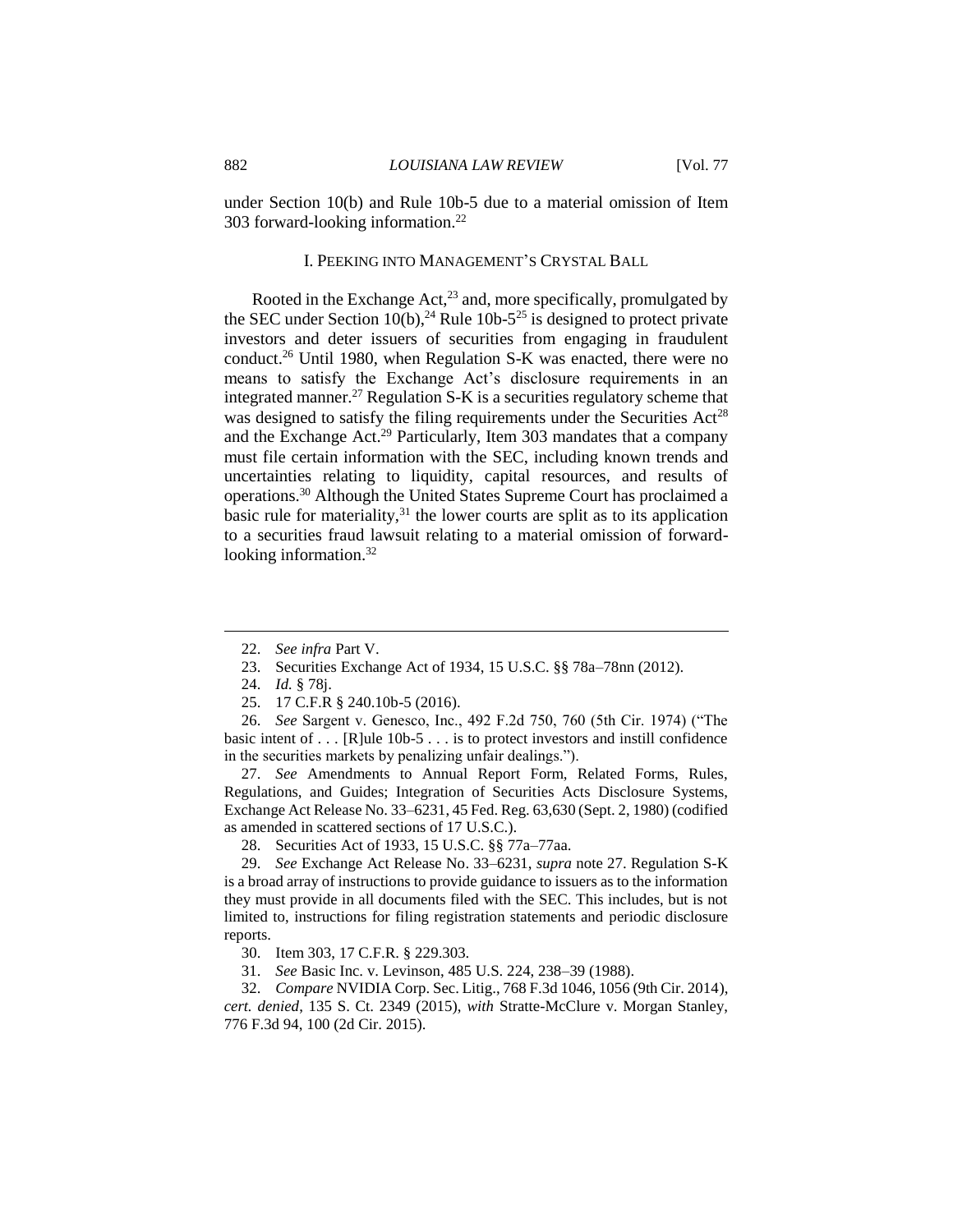## *A. Congressional Creation of the Securities Exchange Act*

Congress enacted landmark securities legislation in 1933 and 1934 the Securities  $Act^{33}$  and the Exchange Act,  $34$  respectively (collectively "the Acts"). The purpose of the Acts was to protect investors by promoting transparency in the marketplace.<sup>35</sup> Similar to the Securities Act's mandate that issuers register their securities for the benefit of persons purchasing securities in primary markets, the policy underlying the Exchange Act requires the registration of securities to protect those investors purchasing in secondary markets.<sup>36</sup> In addition to Congress's explicit policy pronouncement for the Exchange Act, several other rationales underlie the enactment of the Exchange Act. A long line of cases support the assertions that "[m]anipulation and dishonest practices of the market place thrive upon mystery and secrecy"<sup>37</sup> and that the core purpose of the Exchange Act is to implement full disclosure.<sup>38</sup> The Supreme Court has also stated that the Exchange Act was promulgated to address investors' fear of being injured by manipulated stock prices.<sup>39</sup> One commentator has proclaimed that the purpose of the Exchange Act was to reform the markets to control speculation, prevent insider trading, and eliminate other forms of market manipulation.<sup>40</sup> Section 10(b) is an essential provision to prevent market manipulation.<sup>41</sup>

## *B. Section 10(b) Bars the Use of Manipulative or Deceptive Devices*

Section 10(b) prohibits a person from employing or exercising "any manipulative or deceptive device or contrivance in contravention of such

<sup>33.</sup> 15 U.S.C. §§ 77a–77aa.

<sup>34.</sup> Securities Exchange Act of 1934, 15 U.S.C. §§ 78a–78nn.

<sup>35.</sup> Alison B. Miller, Comment, *Navigating the Disclosure Dilemma: Corporate Illegality and the Federal Securities Laws*, 102 GEO L.J. 1647, 1652 (2014).

<sup>36.</sup> *See generally* 15 U.S.C. §§ 77a–77aa; *see also id*. § 78b. For more information on the similar policies underlying the Acts, see CHARLES J.JOHNSON,JR. ET AL., CORPORATE FINANCE AND THE SECURITIES LAWS § 1.02–1.03 (5th ed. 2015).

<sup>37.</sup> Basic Inc*.* v. Levison, 485 U.S. 224, 230 (1988) (quoting H.R. Rep. No. 73-1383 (1934)).

<sup>38.</sup> *See, e.g.*, *id*. at 230 (citing Santa Fe Industries, Inc. v. Green, 430 U.S. 462, 477–78, (1977) (quoting SEC v. Capital Gains Research Bureau, Inc., 375 U.S. 180, 186 (1963))).

<sup>39</sup>*. Id*. at 230 (citing S.Rep. No. 73-792 (1934)).

<sup>40.</sup> Comment, *Market Manipulation and the Securities Exchange Act*, 46 YALE L.J. 624, 629 (1937).

<sup>41.</sup> *See* 15 U.S.C. § 78j.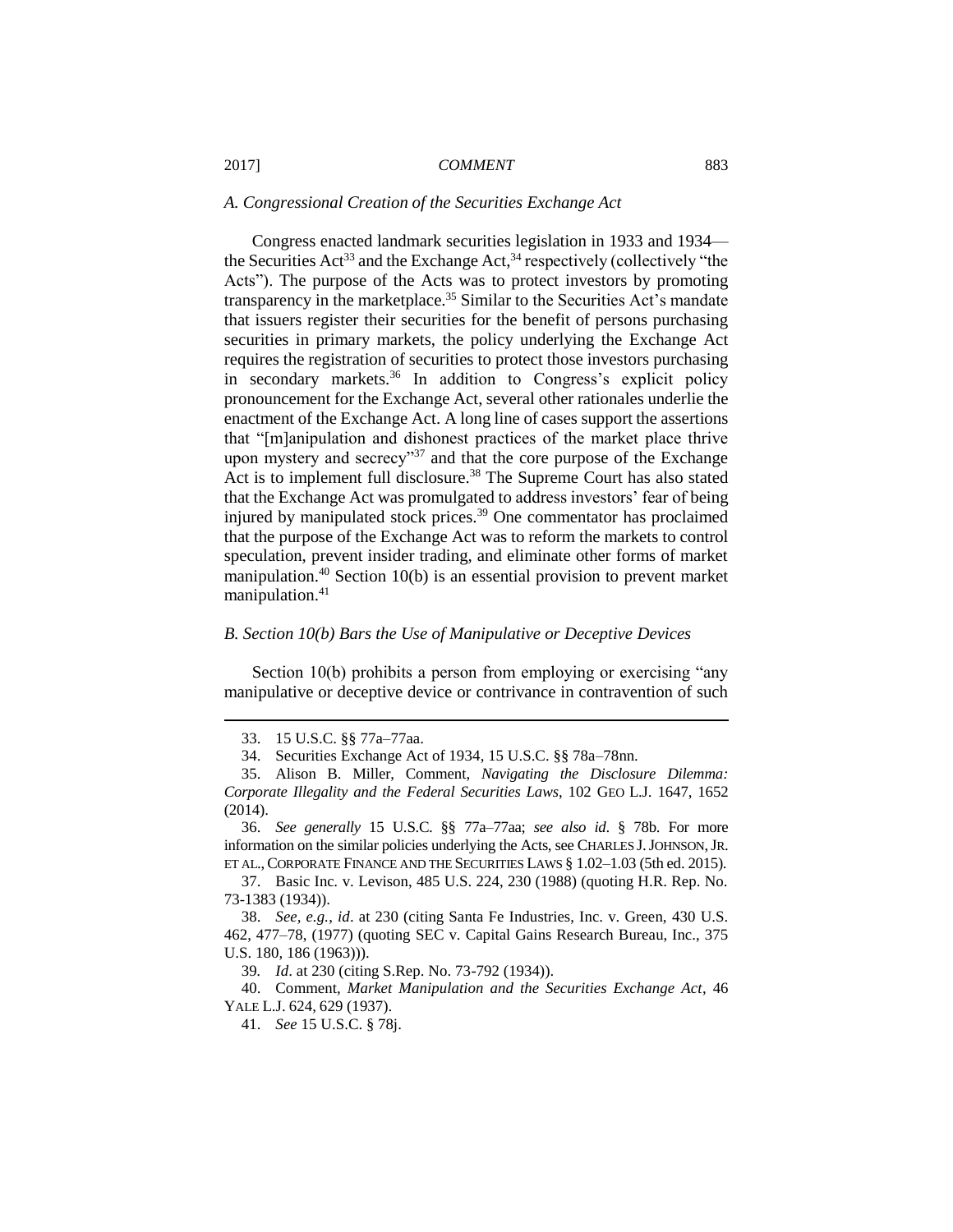rules and regulations as the Commission [SEC] may prescribe."<sup>42</sup> Section 10(b) was designed by Congress as a "catchall clause" to enable the SEC to deal with the evolving array of manipulative devices.<sup>43</sup> The Court argues that the legislative history of the Exchange Act fails to provide the intended scope of Section  $10(b)$ .<sup>44</sup> The applicability of Section 10(b) to certain private securities fraud causes of action remains unanswered.

## *C. The SEC Promulgates Rule 10b-5 to Create Liability for Materially Misleading Statements or Omissions*

In 1942, the SEC wielded its authority under Section 10(b) and promulgated Rule 10b-5.<sup>45</sup> This rule makes it impermissible for any person engaged in the sale of securities "[t]o make any untrue statement of a material fact or to omit to state a material fact necessary in order to make the statements made, in the light of the circumstances under which they were made, not misleading . . . in connection with the purchase or sale of any security."<sup>46</sup> Moreover, the rule provides two additional restrictions.<sup>47</sup> A person must not engage in fraudulent acts by use of "any device, scheme, or artifice," nor "engage in any act, practice, or course of business which operates or would operate as a fraud or deceit upon any person . . . in connection with the purchase or sale of any security." <sup>48</sup> Rule 10b-5 has generally been viewed as a "fraud-based" remedy due to its scienter requirement.<sup>49</sup>

To recover damages in a private federal securities fraud action under Rule 10b-5, a party must satisfy the requirements implied by Section 10(b) as enumerated by the Supreme Court.<sup>50</sup> Section  $10(b)$  and Rule 10b-5 promulgated under the Exchange Act require a plaintiff to prove the following: "(1) a material misrepresentation or omission by the defendant; (2) scienter; (3) a connection between the misrepresentation or omission and the purchase or sale of a security; (4) reliance upon the misrepresentation or omission; (5) economic loss; and (6) loss causation."<sup>51</sup>

<sup>42.</sup> *Id.*

<sup>43.</sup> Ernst & Ernst v. Hochfelder, 425 U.S. 185, 203 (1976).

<sup>44.</sup> *Id.* at 202.

<sup>45.</sup> *Id.* at 195–96.

<sup>46.</sup> 17 C.F.R § 240.10b-5 (2016).

<sup>47.</sup> *See id.*

<sup>48.</sup> *Id.*

<sup>49.</sup> JOHNSON, JR. ET AL., *supra* note 36, § 5.02[C].

<sup>50.</sup> *See* Stoneridge Inv. Partners, LLC, v. Scientific–Atlanta, Inc., 552 U.S. 148, 157 (2008).

<sup>51.</sup> *Id.*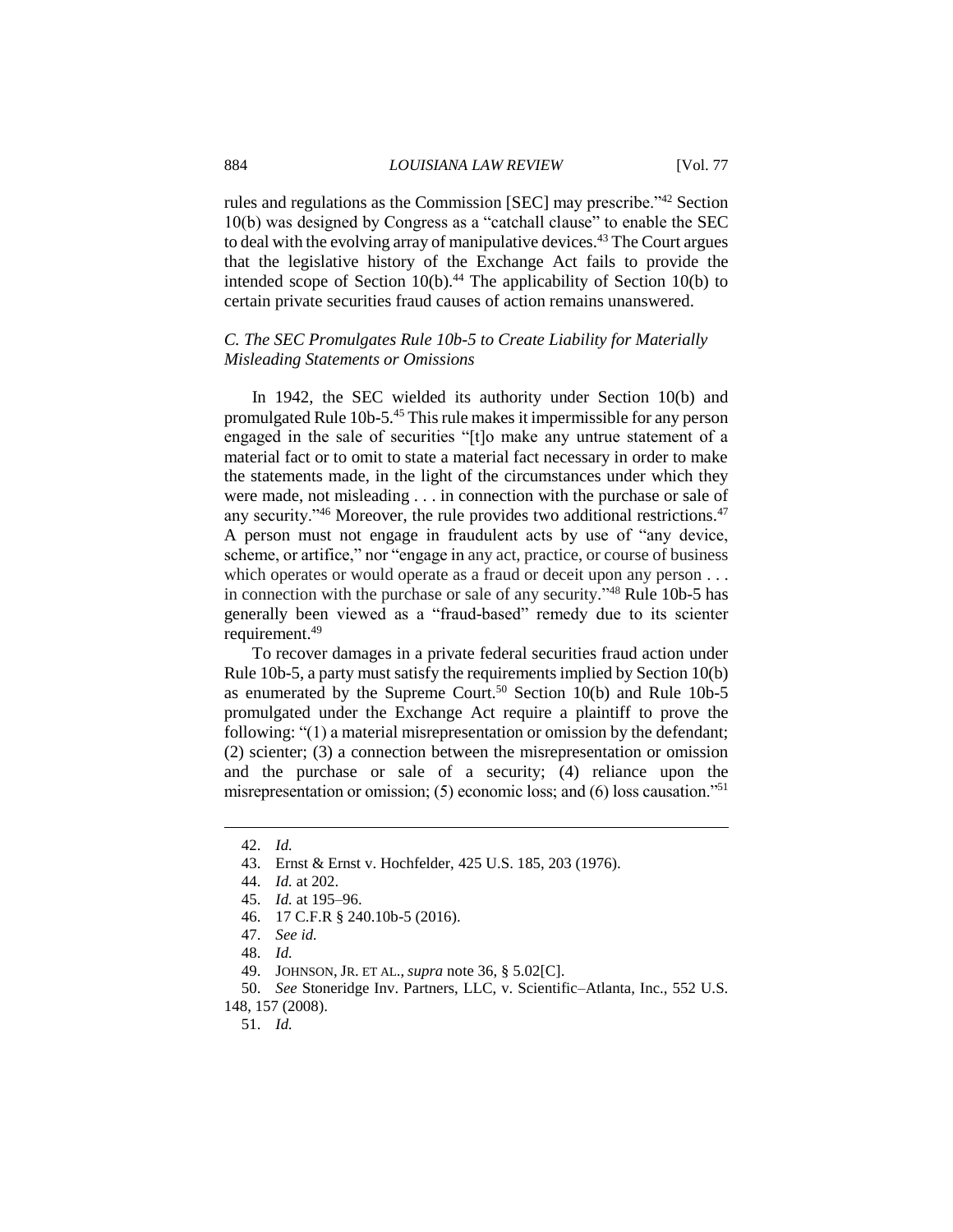There is no express indication by Congress or the SEC that Section 10(b) or Rule 10b-5 provides a private civil remedy for violating said provisions.<sup>52</sup> But it is now generally accepted that Rule 10b-5 establishes an implied private remedy that is applicable to all purchases and sales of securities.<sup>53</sup>

#### *D. A Uniform Standard of Materiality for a 10b-5 Action*

The United States Supreme Court in *TSC Industries, Inc. v. Northway, Inc.*<sup>54</sup> was confronted with what the standard for "materiality" is in the context of proxy statements. <sup>55</sup> The Court noted that the question of materiality was objective and involved "the significance of an omitted or misrepresented fact to a reasonable investor."<sup>56</sup> Announcing the "total mix" standard, the Court held that omitted facts are material when there is a "substantial likelihood that the disclosure of the omitted fact would have been viewed by the reasonable investor as having significantly altered the 'total mix' of information made available."<sup>57</sup>

More than a decade later, in *Basic Inc. v. Levinson*, the Court again faced questions regarding the standard of materiality.<sup>58</sup> When asked to determine the proper standard of materiality for a 10b-5 securities fraud action in the context of preliminary corporate merger talks,<sup>59</sup> the Court adopted the *TSC Industries* materiality standard for Rule 10b-5 actions.<sup>60</sup> However, the Court noted that the *TSC Industries* standard may only be effective in this context for certain and clear information.<sup>61</sup> It was necessary that a new standard be created because the *TSC Industries*

- 60. *Id*. at 232.
- 61. *Id. See also id.* at 232 n.9.

<sup>52.</sup> Ernst & Ernst v. Hochfelder, 425 U.S. 185, 196 (1976).

<sup>53.</sup> The United States Supreme Court has repeatedly stated that there is an implied cause of action under Section 10(b) and Rule 10b-5. *See* Blue Chip Stamps v. Manor Drug Stores, 421 U.S. 723, 730 (1975) (first citing Superintendent of Ins. v. Bankers Life & Cas. Co., 404 U.S. 6, 13 n.9 (1971), and then citing Affiliated Ute Citizens v. United States, 406 U.S. 128, 150 (1972)). *See also* JOHNSON, JR. ET AL., *supra* note 36, §5.01[C].

<sup>54.</sup> 426 U.S. 438 (1976).

<sup>55.</sup> *Id*. at 448–49. A proxy statement is "[a]n informational document that accompanies a proxy solicitation and explains a proposed action (such as a merger) by the corporation." *Proxy Statement*, Black's Law Dictionary (10th ed. 2014).

<sup>56.</sup> *Ernst & Ernst*, 425 U.S. at 445.

<sup>57.</sup> *Id.* at 449.

<sup>58.</sup> *See* Basic Inc. v. Levinson, 485 U.S. 224, 226 (1988).

<sup>59.</sup> *Id.* at 226–27.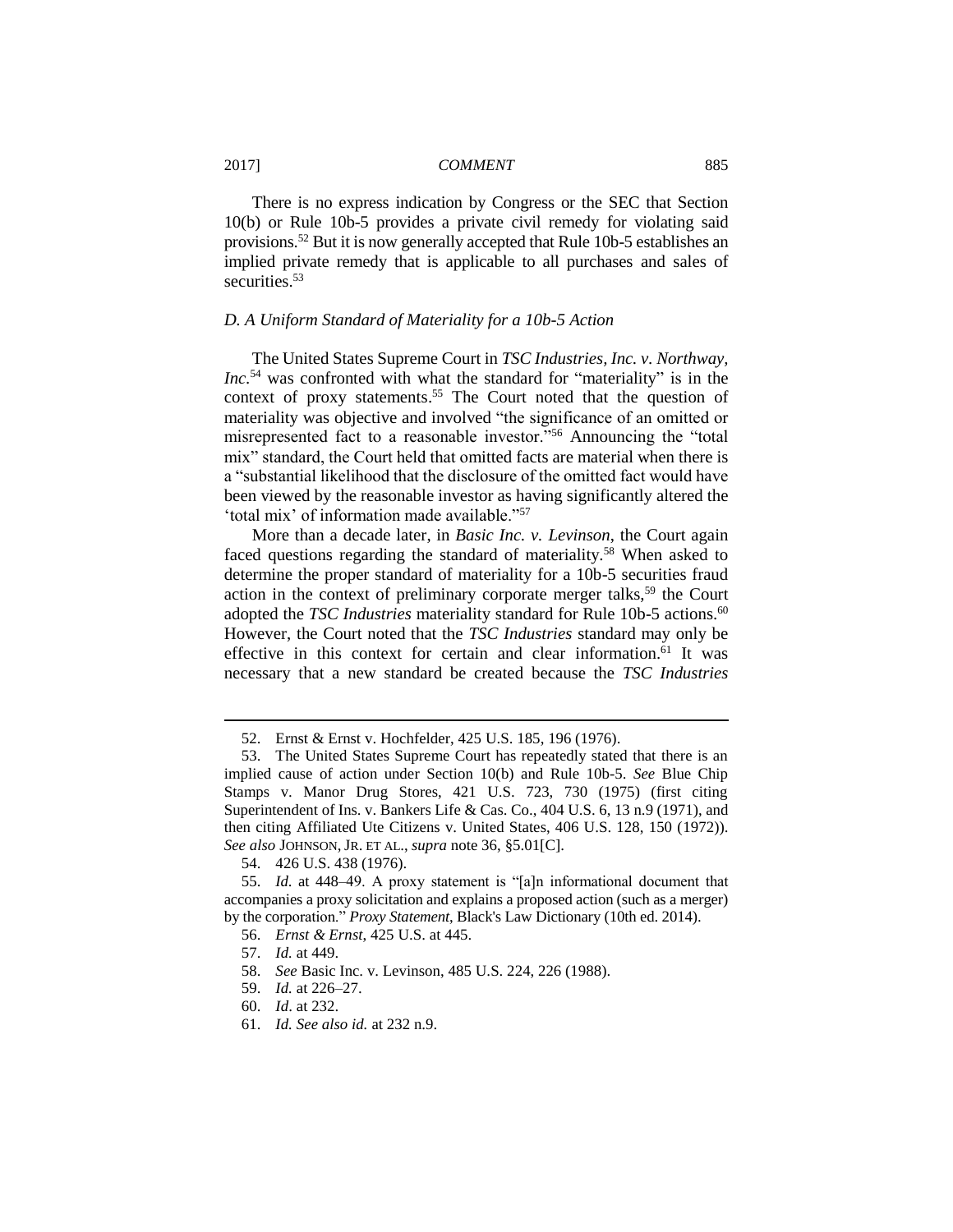standard made it difficult to determine if a "reasonable investor" would consider omissions of speculative information significant.<sup>62</sup>

Thus, the Court announced a balancing test to determine the materiality of speculative or forward-looking information in the 10b-5 context.<sup>63</sup> A court must balance "the indicated probability that the event will occur and the anticipated magnitude of the event in light of the totality of the company activity."<sup>64</sup> To determine the probability of the event occurring, "a factfinder will need to look to indicia of interest in the transaction at the highest corporate levels" and "consider such facts as the size of the two corporate entities and of the potential premiums over market value" to determine the magnitude of the transaction.<sup>65</sup>

In a footnote, the Court noted that "[s]ilence, absent a duty to disclose, is not misleading under Rule 10b-5."<sup>66</sup> This statement has resonated throughout the courts and has proved to be extremely significant in the context of liability for forward-looking material omissions. A plain reading of Rule 10b-5 leads a reader to conclude that only existing facts, which are misleading and material, are actionable, but the Court effectively expanded the scope of Rule 10b-5 in *Basic* by recognizing that speculative, forward-looking information may be actionable under 10b-5 if it satisfies the balancing test for the materiality of speculative information.<sup>67</sup> Safe harbor provisions now protect issuers from liability when they disclose material forward-looking information with the SEC.<sup>68</sup>

## *E. Item 303 Mandates That a Company Must File Certain Material Information with the SEC*

Item 303—Management's Discussion and Analysis of Financial Condition and Results of Operations ("MD&A")—requires issuers to disclose information, whether historical or forward-looking, <sup>69</sup> necessary to

<sup>62.</sup> *See id.* at 232.

<sup>63.</sup> *Id.* at 238–40.

<sup>64.</sup> *Id.* at 238 (quoting SEC v. Texas Gulf Sulfur Co., 401 F.2d 833, 849 (2d Cir. 1968)).

<sup>65.</sup> *Id.* at 239.

<sup>66.</sup> *Id.* at 239 n.17.

<sup>67.</sup> *See* Miller, *supra* note 35, at 1654. *See also* 17 C.F.R. § 240.10b-5 (2016) ("It shall be unlawful . . . "[t]o make any untrue statement of a material *fact* or to omit to state a material *fact* necessary in order to make the statements made . . . not misleading . . . .") (emphasis added).

<sup>68.</sup> *See, e.g.*, 17 C.F.R. § 230.175.

<sup>69.</sup> In one SEC safe harbor provision, forward-looking information includes projections of financial information, a statement of management's plans and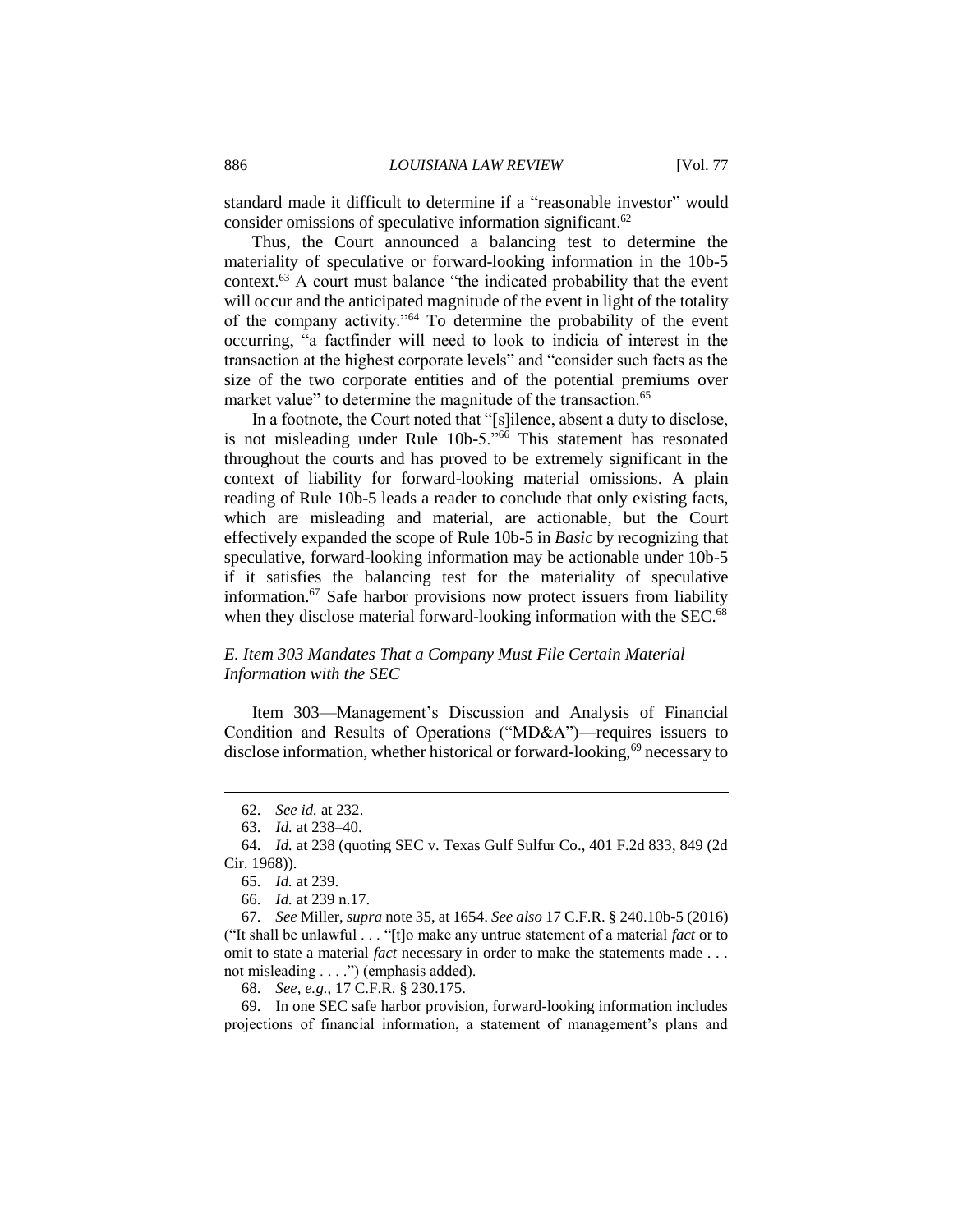permit "investors and other users to assess the financial condition and results of operations of the registrant, with particular emphasis on the registrant's prospects for the future."<sup>70</sup> Item 303 falls within the broad regulatory scheme of Regulation  $S-K$ ,<sup>71</sup> and more narrowly within the subdivision for disclosures of financial information.<sup>72</sup> MD&A's principal purpose is to provide investors with the material information necessary to garner an understanding of a company's current and future financial standing.<sup>73</sup>

Item 303 requires that the issuer discuss its financial condition, changes in financial condition, and results of operations, focusing on a company's liquidity, capital resources, results of operations, off-balance sheet arrangements, and contractual obligations.<sup>74</sup> Not only must the required information be disclosed, but Item 303 includes a catchall provision, requiring an issuer to "provide such other information" to permit an investor to grasp an understanding of the issuer's financial condition, any changes to that financial condition, as well as the results of the issuer's operations.<sup>75</sup>

The issuer must disclose any "known trends" that are "reasonably likely" to materially increase or decrease the company's liquidity in any way,<sup>76</sup> describe its material commitments for capital expenditures, and disclose any known material trends in the company's capital resources.<sup>77</sup> Moreover, Item 303 requires an issuer to provide all known trends the issuer reasonably believes will materially alter net sales, revenues, or income and will continue for the foreseeable future to affect its SEC filings.<sup>78</sup> In addition, Item 303 requires a company to disclose certain offbalance sheet arrangements<sup>79</sup> and its contractual obligations.<sup>80</sup>

72. *Id.* § 229.300.

73. Commission Guidance Regarding Management's Discussion and Analysis of Financial Condition & Results of Operation, Securities Act Release No. 8350, 81 SEC Docket 2905 (Dec. 19, 2003) (codified at 17 C.F.R. §§ 211, 231, 241).

- 74. 17 C.F.R. § 229.303(a).
- 75. *Id*.

- 76. *Id*. § 229.303 (a)(1).
- 77. *Id.* § 229.303(a)(2).
- 78. *Id.* § 229.303(a)(3)(ii).
- 79. *Id.* § 229.303(a)(4).
- 80. *Id.* § 229.303 (a)(5).

objectives for future operations, and a statement of future economic performance contained in MD&A. *See id.*

<sup>70.</sup> Management's Discussion & Analysis of Financial Condition & Results of Operations; Certain Investment Company Disclosures, Securities Act Release No. 6835, 43 SEC Docket 1330 (May 18, 1989).

<sup>71.</sup> 17 C.F.R. § 229.10.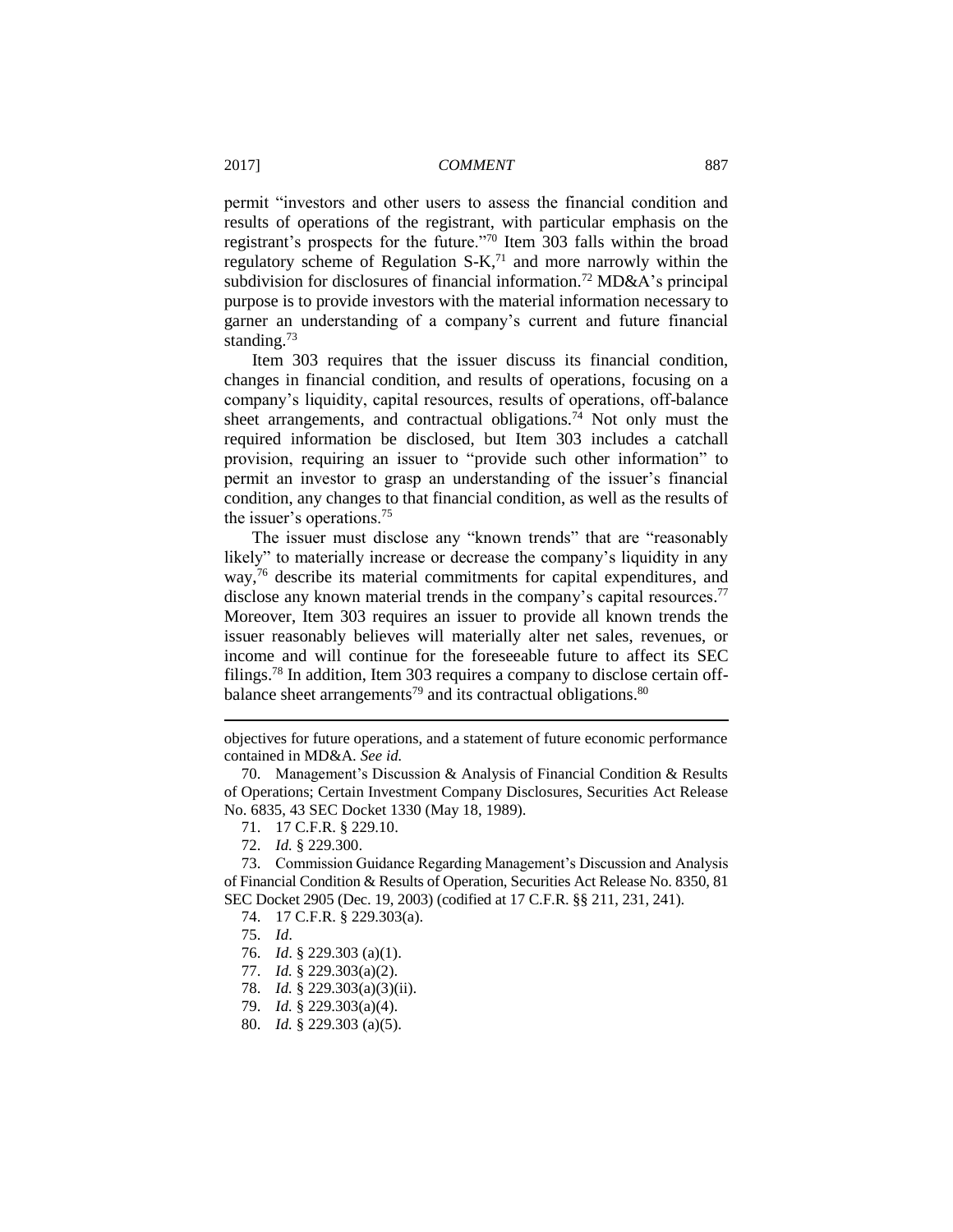#### 888 *LOUISIANA LAW REVIEW* [Vol. 77

Item 303's instructions provide considerable guidance to registrants. The instructions mention the applicability of safe harbor provisions.<sup>81</sup> Item 303(c) provides that the statutory safe harbors provided in Section 27A of the Securities  $Act^{82}$  and Section 21E of the Exchange  $Act^{83}$  shall apply to forward-looking information disclosed, whether by an issuer or someone directly associated with the issuer, under Item 303.<sup>84</sup> In addition to the statutory safe harbors, the SEC promulgated Rule 175—a safe harbor for projections—to provide additional protection to a company disclosing forward-looking information. <sup>85</sup> Under this rule, forward-looking information is immune from liability when supported by a reasonable basis and made in good faith.<sup>86</sup> These safe harbor provisions protect mandatory forward-looking statements made pursuant to Item  $303$ ,  $87$  but these protections are inapposite when a company fails to disclose material information in MD&A regarding a particular uncertainty or trend.<sup>88</sup>

## II. THE EVOLUTION OF THE SEC'S VIEW ON UNVEILING THE CRYSTAL BALL

MD&A has been described as one of the most challenging sections to prepare in a prospectus or other SEC filings.<sup>89</sup> As it relates to a Rule 10b-5 class action lawsuit, there is a lack of uniformity among the courts as to the proper standard of materiality to be used in determining what disclosure is required.<sup>90</sup> Some courts say it is the standard set forth by the SEC; others argue it is the standard set forth in *Basic* for speculative, forward-looking information.<sup>91</sup> This controversy has incidentally perplexed courts as to whether Item 303 creates a duty to disclose for purposes of a private securities fraud lawsuit.

 $\overline{a}$ 

90. *See, e.g.*, *In re* NVIDIA Corp. Sec. Litig., 768 F.3d 1046, 1055 (9th Cir. 2014); *but see* Stratte-McClure v. Morgan Stanley, 776 F.3d 94, 100 (2d Cir. 2015).

91. *Id. See, e.g.*, *In re* NVIDIA Corp. Sec. Litig., 768 F.3d at 1055; *but see Stratte-McClure*, 776 F.3d at 100.

<sup>81.</sup> *Id.* § 229.303 (c).

<sup>82.</sup> Securities Act of 1933, 15 U.S.C. § 77z–2 (2012).

<sup>83.</sup> Securities Exchange Act of 1934, 15 U.S.C. § 78u–5.

<sup>84.</sup> 17 C.F.R. § 229.303(c).

<sup>85.</sup> *Id*. § 230.175 (Rule 175).

<sup>86.</sup> *Id*.

<sup>87.</sup> *See id.* § 229.303(a); *see also* Brian Neach, Comment, *Item 303's Role in Private Causes of Action Under the Federal Securities Laws*, 76 NOTRE DAME L. REV. 741, 744–45 (2001).

<sup>88.</sup> *Id.*

<sup>89.</sup> JOHNSON, JR. ET AL., *supra* note 36, § 3.04[B].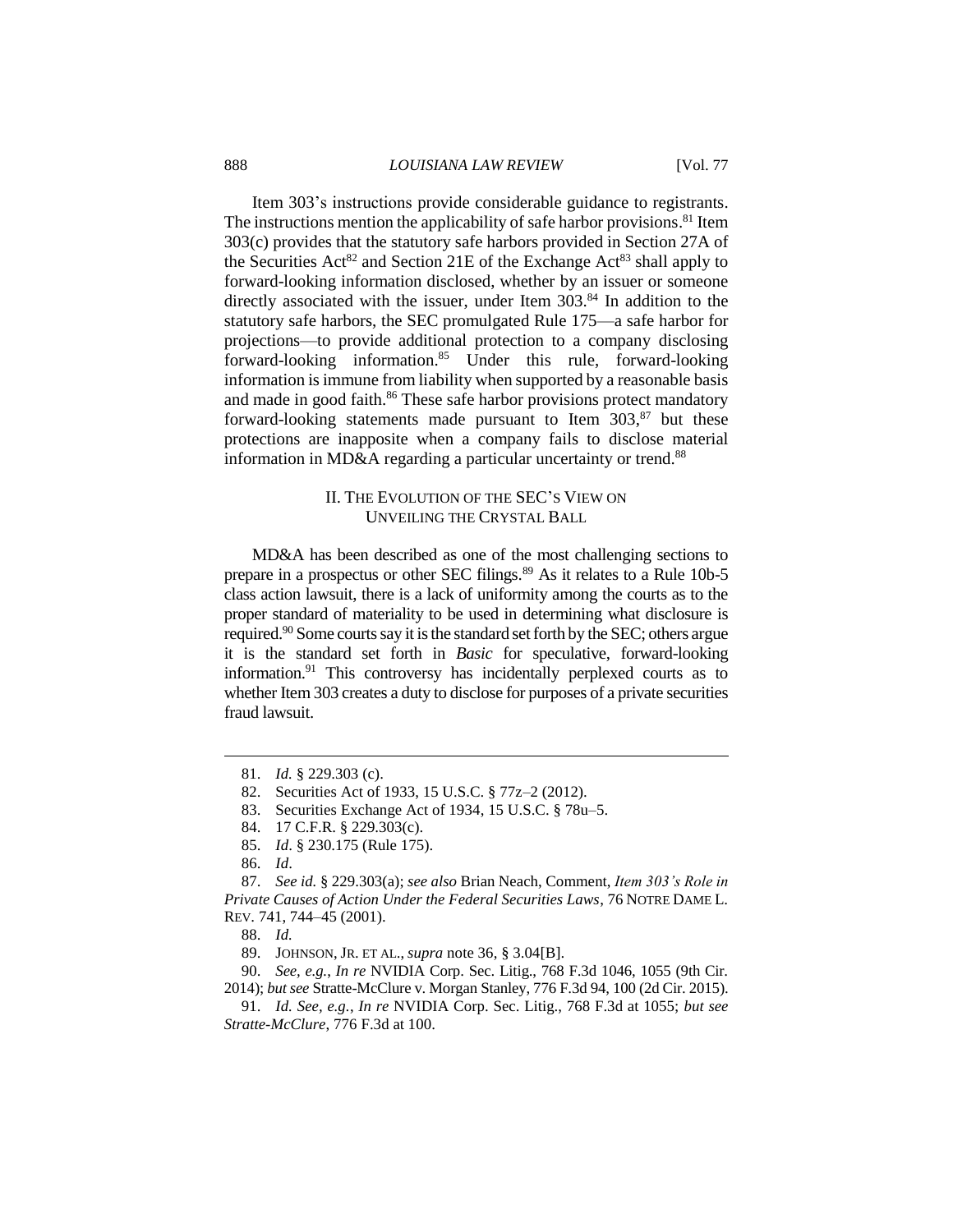#### *A. Traditional MD&A Disclosure Requirements*

MD&A in federal securities law dates back to 1968 when the SEC adopted the Guides for Preparation and Filing of Registration Statements.<sup>92</sup> Until that time, the SEC barred registrants from including projections in prospectuses and reports filed with the SEC.<sup>93</sup>

In 1973, the SEC issued a statement that its position never was to require disclosure of projections and that its position was not going to change.<sup>94</sup> The SEC intended to take steps toward incorporating projections into the disclosure system, but it refused to determine if an issuer would be required to disclose its projections.<sup>95</sup> This statement marks the beginning of the SEC's transition in certain circumstances from prohibiting forwardlooking information to requiring its disclosure. An SEC commissioner issued a statement proposing that the SEC would lift its prohibition on disclosing forward-looking projections for issuers who satisfy standards that would be determined at a later time.<sup>96</sup> Those issuers who elected to file projections would "be required to update those projections on a regular basis, as well as in the event of material changes in the projections."<sup>97</sup> Once a company started, it could not stop maintaining its forward-looking information.

In 1975, the SEC proposed a set of rules and forms to establish a sophisticated disclosure system for companies who sought to disclose forward-looking information.<sup>98</sup> Nearly one year later, the SEC decided to withdraw all but one of the proposals in the face of mounting legal, policy, and technical issues.<sup>99</sup> However, this was not the end of the journey. After the SEC's Advisory Committee on Corporate Disclosure recommended the SEC announce that companies should voluntarily disclose forward-

<sup>92.</sup> Concept Release on Management's Discussion and Analysis of Financial Condition and Operations, Securities Act Release No. 6711, 52 Fed. Reg. 13,715 (Apr. 17, 1987).

<sup>93.</sup> Statement by the Commission on the Disclosure of Projections of Future Economic Performance, Securities Act Release No. 5362, 1 SEC Docket 11 (Feb. 2, 1973).

<sup>94.</sup> *Id.*

<sup>95.</sup> *Id.*

<sup>96.</sup> *Id.*

<sup>97.</sup> *Id.*

<sup>98.</sup> Rule and Form Proposals, Securities Act Release No. 5581, 6 SEC Docket 771 (Apr. 28, 1975); Guides for Disclosure of Projections of Future Economic Performance, Securities Act Release No. 5992, 1978 WL 208169 (Nov. 7, 1978).

<sup>99.</sup> Notice of Adoption of Amendment to Rule 14a-9, Securities Act Release No. 5699, 9 SEC Docket 472 (Apr. 23, 1976); Securities Act Release No. 5992, *supra* note 98.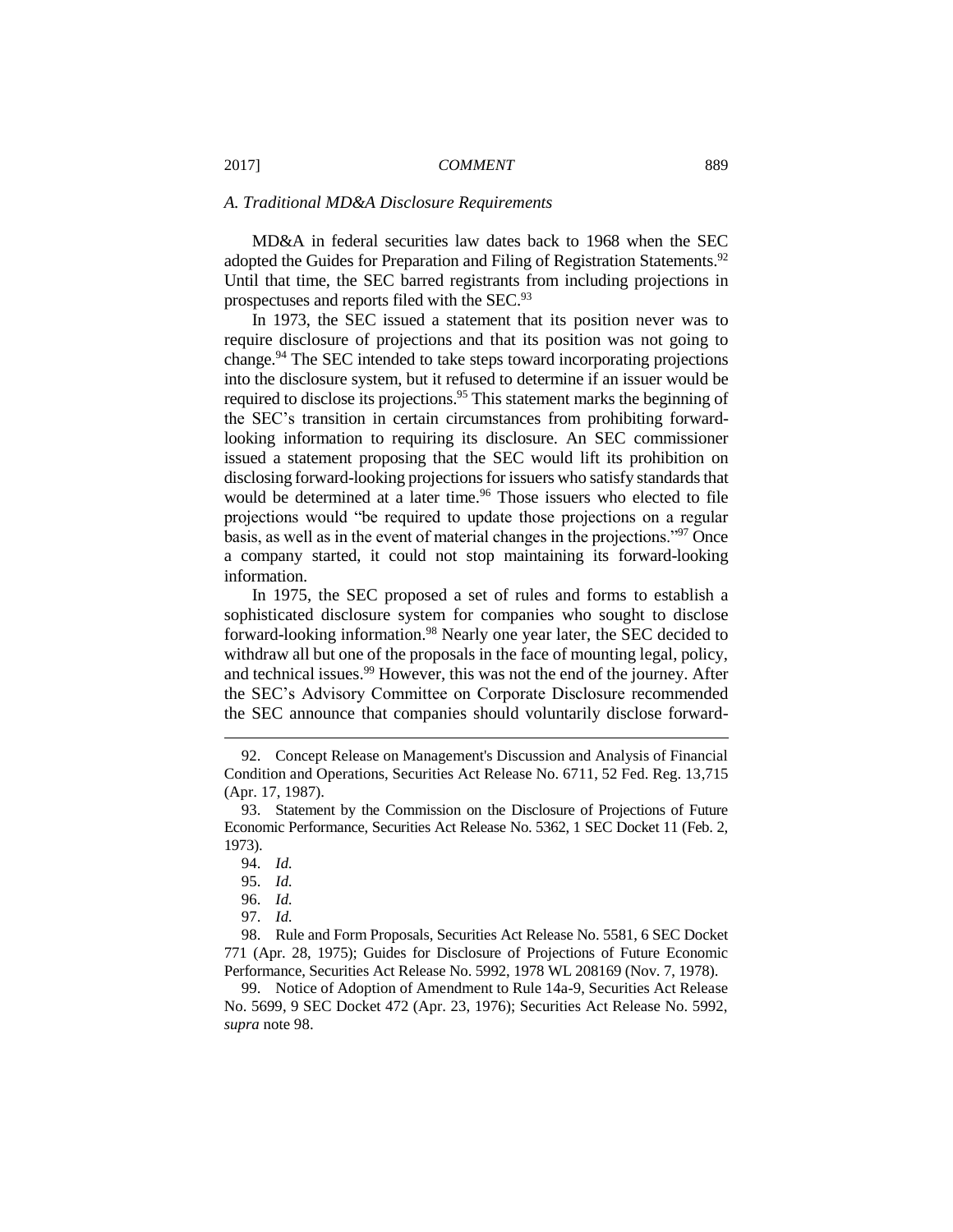looking information,<sup>100</sup> the SEC issued a statement encouraging, but not requiring, the disclosure of management projections.<sup>101</sup>

#### *B. Modern MD&A Disclosure Requirements*

The SEC entered MD&A's modern era of disclosure in 1980 when it adopted the present form of disclosure requirements.<sup>102</sup> To improve disclosure, reduce the burdens associated with disclosure, and facilitate integrated disclosure under the Securities Acts, the SEC announced amendments to Form  $10\text{-}K^{103}$  and "to related forms, rules, regulations and guides under the [Acts]."<sup>104</sup> The final rule proposed an incorporated Form 10-K and the addition of Item 11 to Regulation S-K, which "would not specifically require projections or other forward-looking information, although the presentation of this type of information on a voluntary basis would be encouraged."<sup>105</sup> In 1981, after conducting a review of disclosures prepared in accordance with the newly adopted disclosure requirements, the SEC provided practitioners with guidance for MD&A.<sup>106</sup> The SEC eventually adopted the integrated disclosure system and included Item

<sup>100.</sup> *Id.*

<sup>101.</sup> *Id.*; *see also* Isquith v. Middle S. Utils., Inc., 847 F.2d 186, 205 (5th Cir. 1988).

<sup>102.</sup> While the Commission's indecisive history of standards for forwardlooking information may seem abstract, its progression can reasonably lead a person to conclude that the Commission was approaching a conclusory position in which there is a duty to disclose material forward-looking statements. *See*  Amendments to Annual Report Form, Related Forms, Rules, Regulations, and Guides; Integration of Securities Acts Disclosure Systems, Exchange Act Release No. 33–6231, 45 Fed. Reg. 63,630 (Sept. 25, 1980) (to be codified in scattered sections of 17 C.F.R.).

<sup>103.</sup> Form 10-K is an annual report issued pursuant to Section 13 or 15(d) of the Exchange Act.

<sup>104.</sup> Amendments to Annual Report Form, Related Forms, Rules, Regulations, and Guides; Integration of Securities Acts Disclosure Systems, 45 Fed. Reg. 63,630.

<sup>105.</sup> SEC Release Notice, Securities Act Release No. AS-279, 20 SEC Docket 1308 (Sept. 2, 1980).

<sup>106.</sup> Management's Discussion and Analysis of Financial Condition and Results of Operations, Securities Act Release No. 6349, 1981 WL 379268 (Sept. 28, 1981); *see also* Commission Guidance Regarding Management Discussion and Analysis of Financial Condition & Results of Operation, Securities Act Release No. 8350, Exchange Act Release No. 48,960, 68 Fed. Reg. 75,056 (Dec. 29, 2003).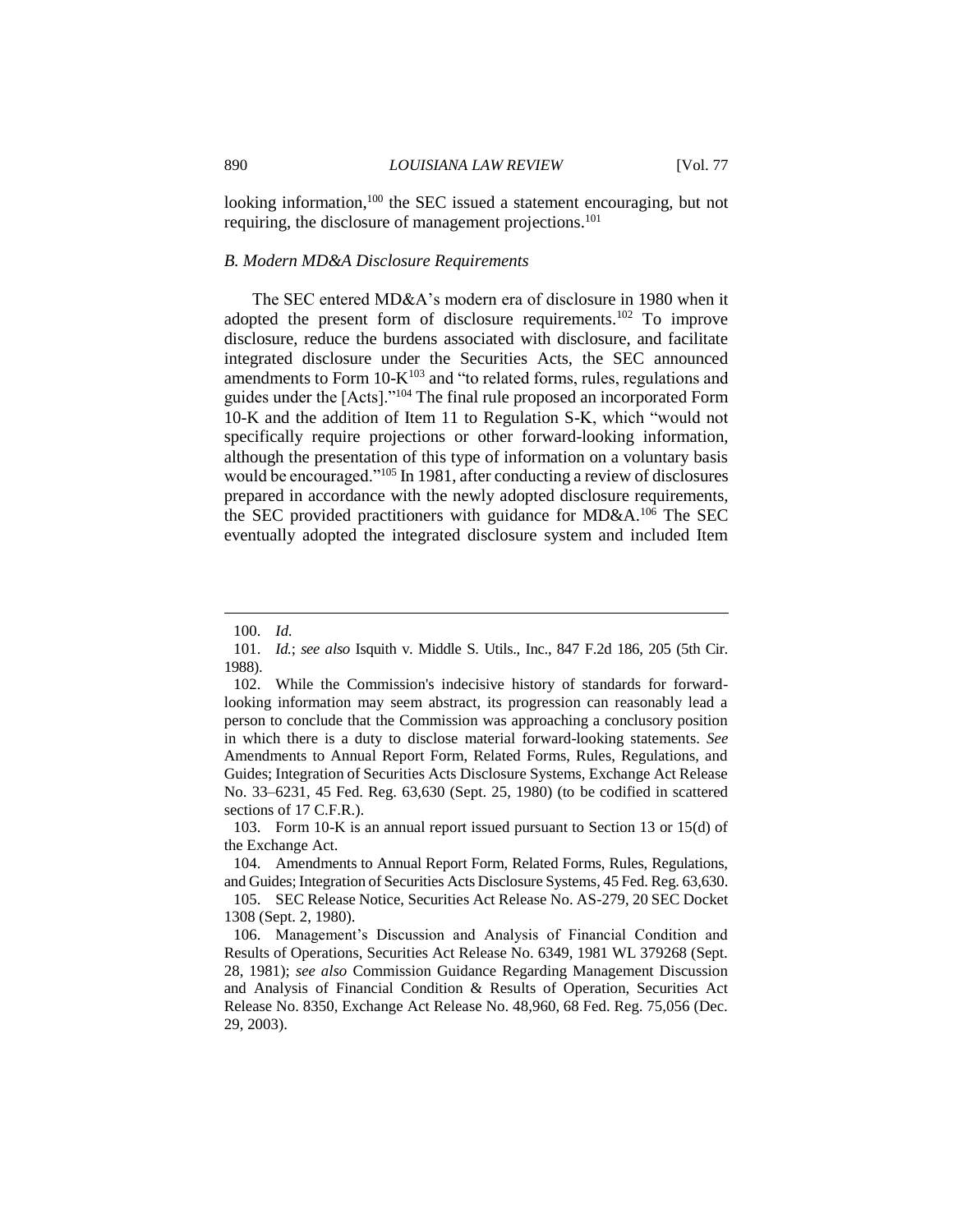303, or Management's Discussion and Analysis of Financial Condition and Results of Operation, in the final rule.<sup>107</sup>

## *1. The SEC's 1989 Interpretative Release Created the Current Circuit Split*

In 1987, the SEC sought public comment on MD&A standards and on several proposed revisions.<sup>108</sup> It noted that issuers are not required, but are encouraged, to supply certain forward-looking information.<sup>109</sup> In 1989, the SEC issued a landmark interpretative release, which declared that Item 303 partially requires the disclosure of forward-looking information.<sup>110</sup> For example, the release stated, "MD&A requires discussions of 'known trends or any known demands, commitments, events or uncertainties that will result in or that are reasonably likely to result in the registrant's liquidity increasing or decreasing in any material way."<sup>111</sup> MD&A's focus, illustrated in the Instructions to Item 303, is solely on known material events and uncertainties "that would cause reported financial information not to be necessarily indicative of future operating results or of future financial condition."<sup>112</sup>

The SEC emphasized the difference between required and optional disclosures. A company is required to disclose forward-looking information under Item 303 when it concludes that it is reasonably expected that known trends, events, and uncertainties will have a material effect.<sup>113</sup> The information need not be disclosed when a company is merely "anticipating a future trend or event or anticipating a less predictable impact of a known event, trend or uncertainty."<sup>114</sup>

<sup>107.</sup> Adoption of Integrated Disclosure System, Securities Act Release No. 6383, 47 Fed. Reg. 11,380 (Mar. 16, 1982) (codified in scattered sections of 17 C.F.R.).

<sup>108.</sup> Concept Release on Management's Discussion and Analysis of Financial Condition and Operations, Securities Act Release No. 6711, Exchange Act Release No. 24356, 52 Fed. Reg. 13,715 (Apr. 24, 1987).

<sup>109.</sup> *Id.*

<sup>110.</sup> Management's Discussion and Analysis of Financial Condition and Results of Operations; Certain Investment Company Disclosures, 54 Fed. Reg. 22,427 (May 24, 1989).

<sup>111.</sup> *Id.* at n.17.

<sup>112.</sup> Management's Discussion and Analysis of Financial Condition and Results of Operations; Certain Investment Company Disclosures, 54 Fed. Reg. 22,427 (May 24, 1989).

<sup>113.</sup> *Id.*

<sup>114.</sup> *Id.*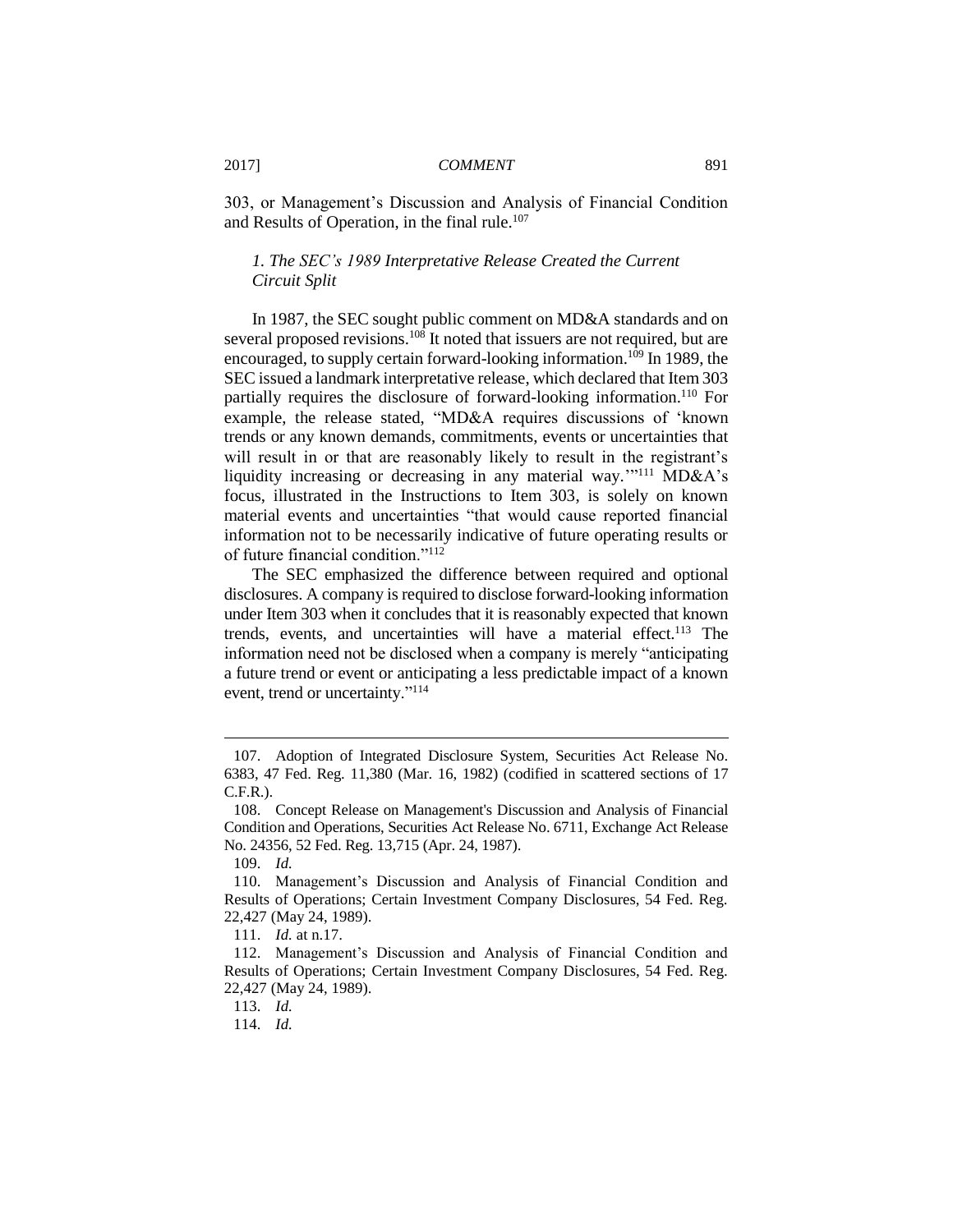To assist companies in determining whether the specific forward-looking information in MD&A needs to be disclosed, the SEC created a two-prong test.<sup>115</sup> The two-prong assessment should be conducted when management knows of trends, demands, commitments, events, or uncertainties.<sup>116</sup> It requires management to ask:

(1) Is the known trend, demand, commitment, event or uncertainty likely to come to fruition? If management determines that it is not reasonably likely to occur, no disclosure it required. (2) If management cannot make that determination, it must evaluate objectively the consequences of the known trend, demand, commitment, event or uncertainty, on the assumption that it will come to fruition. Disclosure is then required unless management determines that a material effect on the registrant's financial condition or results of operations is not reasonably likely to  $\mathrm{occur.}^{117}$ 

The SEC further noted that the Supreme Court's probability–magnitude test for materiality in *Basic v. Levinson* was inapposite for MD&A because MD&A requires specific disclosure and declares its own standard for disclosure.<sup>118</sup> This indicates the SEC's intention to make companies liable in court for federal securities fraud because the company has a duty to disclose material, forward-looking information. However, some courts have held that this is not the case.<sup>119</sup>

## *2. The SEC Provides Issuers Additional Guidance Regarding Item 303 Disclosures*

The SEC did not issue another interpretive release providing issuers with additional guidance on how to respond to MD&A requirements until 2003.<sup>120</sup> It described MD&A's intent, namely to provide "readers with

 $\overline{a}$ 

120. *See* Commission Guidance Regarding Management Discussion and Analysis of Financial Condition & Results of Operation, Securities Act Release

<sup>115.</sup> *Id.*

<sup>116.</sup> *Id.*

<sup>117.</sup> *Id.*

<sup>118.</sup> Management's Discussion and Analysis of Financial Condition and Results of Operations; Certain Investment Company Disclosures, 54 Fed. Reg. 22,427 n.27 (May 18, 1989).

<sup>119.</sup> Management's Discussion and Analysis of Financial Condition and Results of Operations; Certain Investment Company Disclosures, 54 Fed. Reg. 22,427 (May 18, 1989).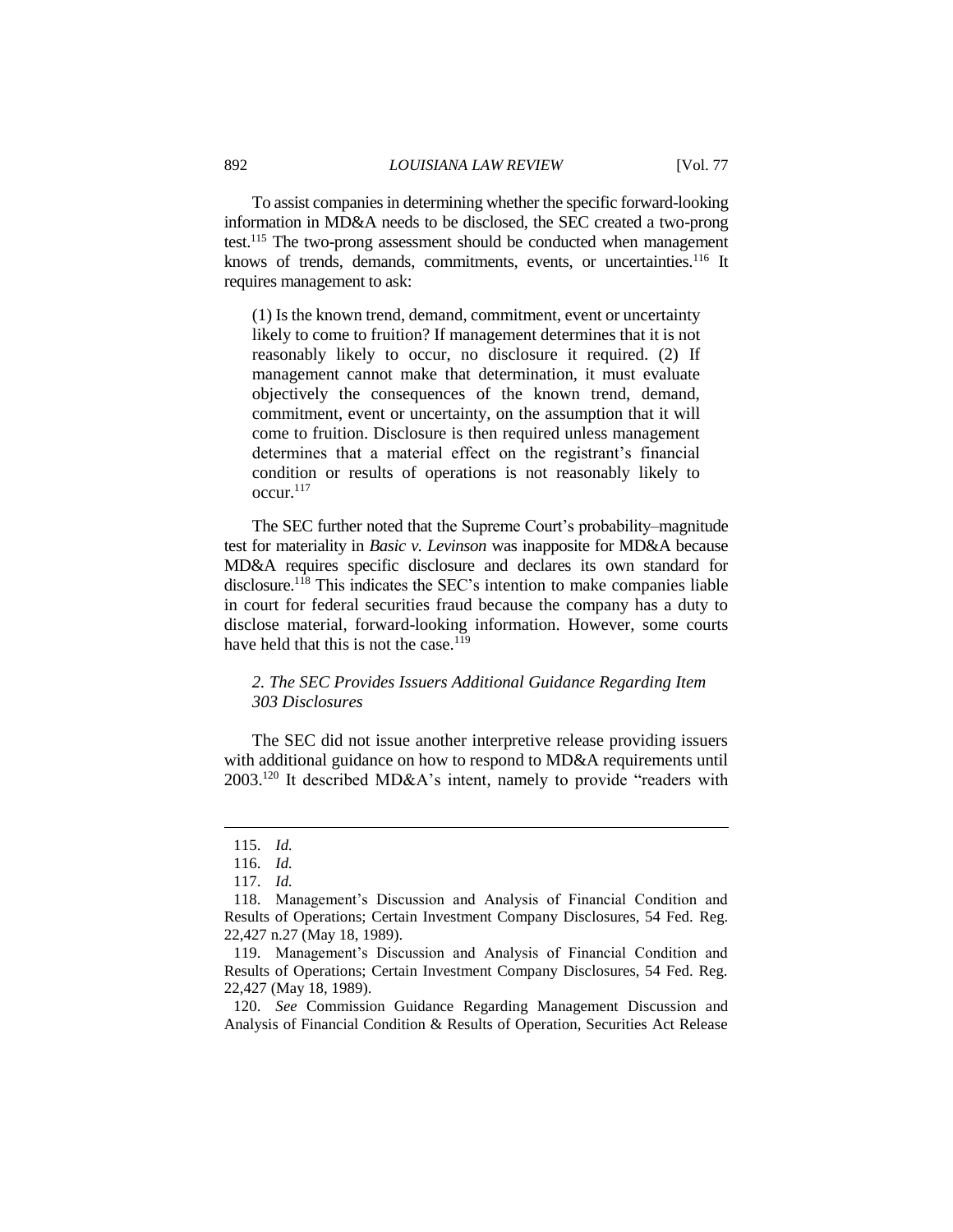information 'necessary to an understanding of [a company's] financial condition, changes in financial condition and results of operations,'" and claimed that MD&A was not particularly complicated.<sup>121</sup> This is striking considering the numerous safe harbors available to issuers providing forward-looking information under Item 303.<sup>122</sup>

The 2003 release reaffirmed that the purpose of MD&A is to allow an investor or interested party to look at a company "through the eyes of those who manage that business."<sup>123</sup> With regard to the focus and context of the MD&A, the SEC proposed that companies should eliminate immaterial information that does not relate to the issuer's financial condition, liquidity and capital resources, changes in financial condition, and results of operations from its MD&A disclosures."<sup>124</sup> The SEC further stated that MD&A aims to develop disclosure, which permits a contextual analysis of financial information and allows investors to determine if past performance is telling of future performance.<sup>125</sup>

## III. THE SEC'S INSUFFICIENT REMEDIES CALL FOR UNVEILING THE CRYSTAL BALL

A sufficient remedy must be available to investors when a company abuses disclosure requirements. An investor must be able to adequately recover if a company fails to comply with Item 303's duty to disclose forward-looking information. The securities regulatory domain has two remedial bodies—the SEC and the courts. Each provides a distinct set of remedies.<sup>126</sup> Whether the SEC or the courts are the proper authority to

122. *See, e.g.*, Securities Act of 1933, 15 U.S.C. § 77z–2 (2012); *see also* Securities Exchange Act of 1934, 15 U.S.C. § 78u–5; 17 C.F.R. § 230.175 (2016).

123. Commission Guidance Regarding Management Discussion and Analysis of Financial Condition & Results of Operation, 68 Fed. Reg. 75,056.

 $\overline{a}$ 

125. *Id.*

126. The SEC may utilize its cease-and-desist powers to stop a company from engaging in fraudulent conduct, *see, e.g.*, 15 U.S.C. § 78u–3, while the courts may permit private parties to bring a class action lawsuit to remedy the injuries a company may have inflicted on its investors due to fraudulent conduct, *see, e.g.*, Stoneridge Inv. Partners, LLC v. Scientific–Atlanta, Inc., 552 U.S. 148, 157 (2008).

No. 8350, Exchange Act Release No. 48,960, 68 Fed. Reg. 75,056 (Dec. 29, 2003).

<sup>121.</sup> JOHNSON, JR. ET AL., *supra* note 36, § 3.04[B] (quoting Commission Guidance Regarding Management's Discussion and Analysis of Financial Condition & Results of Operation, Securities Act Release No. 8350, 68 Fed. Reg. 75,056 (Dec. 29, 2003)).

<sup>124.</sup> *Id.*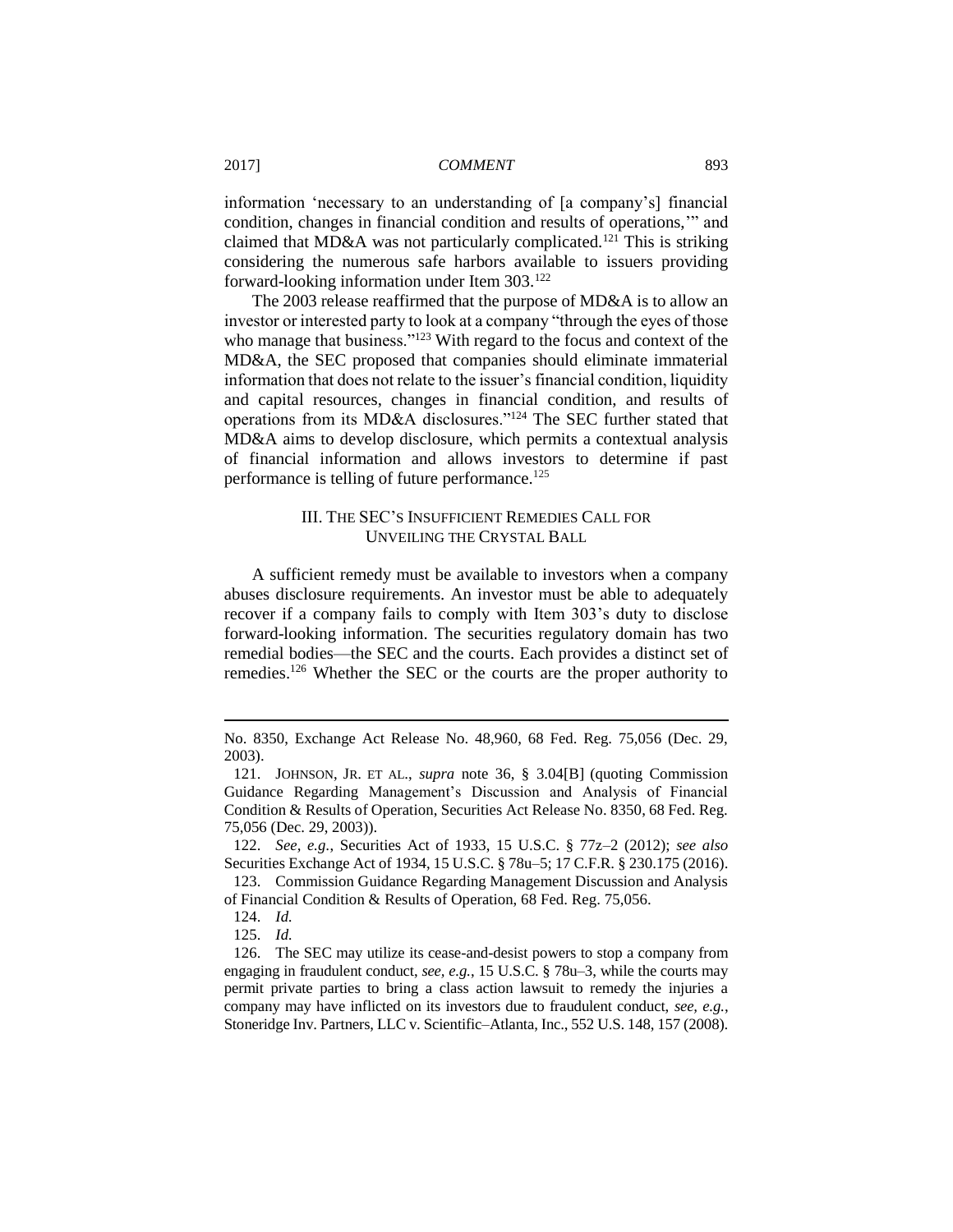remedy a material omission of forward-looking information is disputed.<sup>127</sup> The courts are the superior alternative because investors are offered remedial measures that the SEC has not brought to the table. Absent such a remedy, unveiling management's crystal ball, as it relates to recovering damages, is completely irrelevant to investors.

## *A. The SEC's Cease-and-Desist Power is an Insufficient Remedy to Victims of Item 303 Securities Fraud*

To prevent a business from engaging in fraudulent or manipulative conduct, the SEC may grant a cease-and-desist order, directing a person to halt illegal acts at the time of the order, as well as in the future.<sup>128</sup> Section  $8(A)$ of the Securities Act,<sup>129</sup> Section 21C(a) of the Exchange Act,<sup>130</sup> and other federal statutes grant the SEC the power to issue a cease-and-desist order to any person who is violating, has violated, or is about to violate any provision of federal securities laws.<sup>131</sup> The Securities Enforcement Remedies Act provides the SEC with the power to punish issuers improperly disclosing or failing to disclose information through broad cease-and-desist authority.<sup>132</sup>

Upon finding that a business has violated or will violate a provision of the Acts, the SEC may publish its findings and issue an order requiring the business "to [cease and desist] from committing or causing such violation and any future violation."<sup>133</sup> Moreover, the cease-and-desist order may

<sup>127.</sup> *See In re* NVIDIA Corp. Sec. Litig., 768 F.3d 1046, 1056 (9th Cir. 2014); *but see also* Stratte-McClure v. Morgan Stanley, 776 F.3d 94 (2d Cir. 2015).

<sup>128.</sup> Dhaivat H. Shah, *The Care and Feeding of an SEC Cease-and-Desist Order: The Commission Defines Its Authority Through "in the Matter of KPMG Peat Marwick, LLP*,*"* 25 HAMLINE L. REV. 271, 272 (2002).

<sup>129.</sup> Securities Act of 1933, 15 U.S.C. § 77h-1.

<sup>130.</sup> *Id*. § 78u-3.

<sup>131.</sup> *See id*. §§ 77h-1(a), 78u–3(a); Investment Company Act of 1940, 15 U.S.C. §§ 80a-1, 80b-9 (2012); *see also* Andrew M. Smith, *SEC Cease-and-Desist Orders*, 51 ADMIN. L. REV. 1197, 1199 (1999) ("The Securities Act of 1933 (Securities Act) [S]ection 8A(a), the Securities Exchange Act of 1934 (Exchange Act) [S]ection 21C(a), the Investment Company Act [S]ection 9(f), and the Investment Advisers Act [S]ection 203(k) provide that the SEC may impose a cease-and-desist order upon any person who 'is violating, has violated, or is about to violate any provision' of the federal securities laws. This plain language—'has violated'—appears to authorize the SEC to base a cease-and-desist order upon a single past violation, without any showing that the violator is likely to break the law in the future.").

<sup>132.</sup> Suzanne J. Romajas, *The Duty to Disclose Forward-Looking Information: A Look at the Future of MD&A*, 61 FORDHAM L. REV. S245, S286 (1993).

<sup>133.</sup> 15 U.S.C. § 78u–3(a).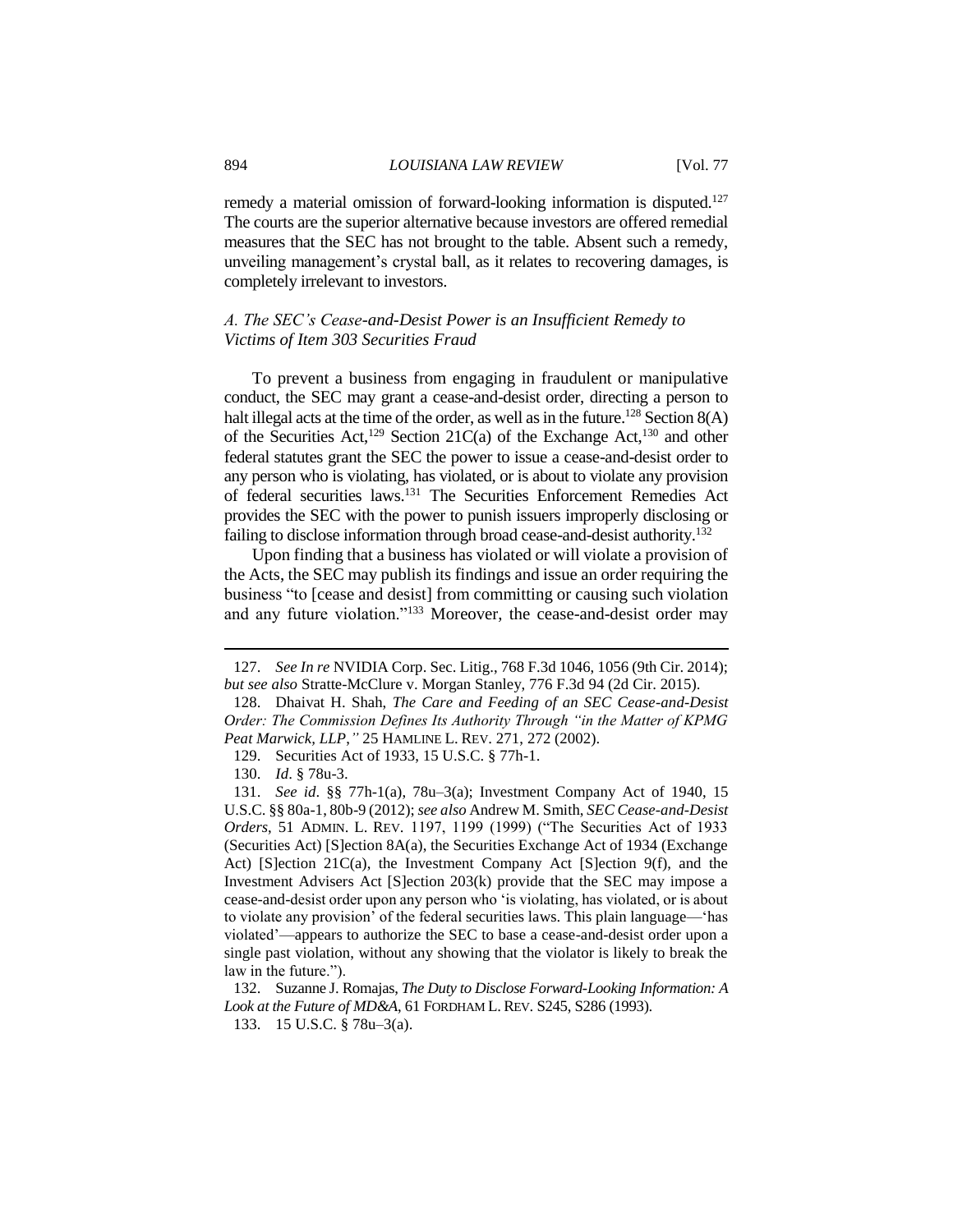require the business to comply with the provision that was violated,<sup>134</sup> require accounting and disgorgement,<sup>135</sup> and prohibit any person violating any rules or regulations established by the SEC from serving as an officer or director of any issuer that has a class of registered securities.<sup>136</sup>

The SEC may also seek additional disciplinary action by barring issuers from the capital markets. $137$  After the SEC finds that a person has engaged in fraudulent acts, an issuer may have its securities delisted to promote equitable trade principles or protect investors.<sup>138</sup> After the Sarbanes-Oxley Act, the SEC may now directly utilize the cease-anddesist proceedings to enforce a suspension or a ban upon demonstrating "some risk" of future misconduct.<sup>139</sup> Moreover, cease-and-desist proceedings permit the SEC to inflict civil penalties upon a company for any violation of the Acts.<sup>140</sup> However, a business is subject to a maximum civil penalty of \$500,000 for an SEC regulatory violation. 141

Although the SEC has broad authority to punish an issuer for its fraudulent actions, under this scenario, an investor's personal remedies are limited and insufficient. The SEC may impose disgorgement damages, but this is insufficient for investors because the SEC rarely wields this weapon in Item  $303$  administrative actions.<sup>142</sup> Disgorgement damages are analogous to a mighty sword, capable of paralyzing the party at which it aims its swing. However, the sword is useless if you fail to swing it.

<sup>134.</sup> *Id.*

<sup>135.</sup> "In any cease-and-desist proceeding under subsection (a) of this section, the [SEC] may enter an order requiring account and disgorgement, including reasonable interest. The [SEC] is authorized to adopt rules, regulations, and orders concerning payments to investors, rates of interest, periods of accrual, and such other matters as it deems appropriate to implement this subsection." 15 U.S.C. § 78u–3(e). Disgorgement is a remedial power of the SEC to eliminate all gains flowing from acts conducted in violation of SEC Regulations. However, the disgorgement penalty must be casually related to the illicit act, so punitive damages, which can be granted by the courts, may not be granted in fixing a disgorgement amount. *See* SEC v. AMX, Intern., Inc., 872 F. Supp. 1541, 1544 (N.D. Tex. 1994). Furthermore, a Westlaw query shows that disgorgement penalties have only been discussed in 12 Item 303 administrative actions. This illustrates the remedy's ineffectiveness.

<sup>136.</sup> 15 U.S.C. § 78u–3(f).

<sup>137.</sup> Smith, *supra* note 131, at 1221.

<sup>138.</sup> *Id.* at 1224.

<sup>139.</sup> Edward Greene & Caroline Odorski, *SEC Enforcement in the Financial Sector: Addressing Post-Crisis Criticism*, 16 BUS. L. INT'L 5, 9–10 (2015).

<sup>140.</sup> 15 U.S.C. § 78u–2.

<sup>141.</sup> *Id.*

<sup>142.</sup> *See supra* text accompanying note 135.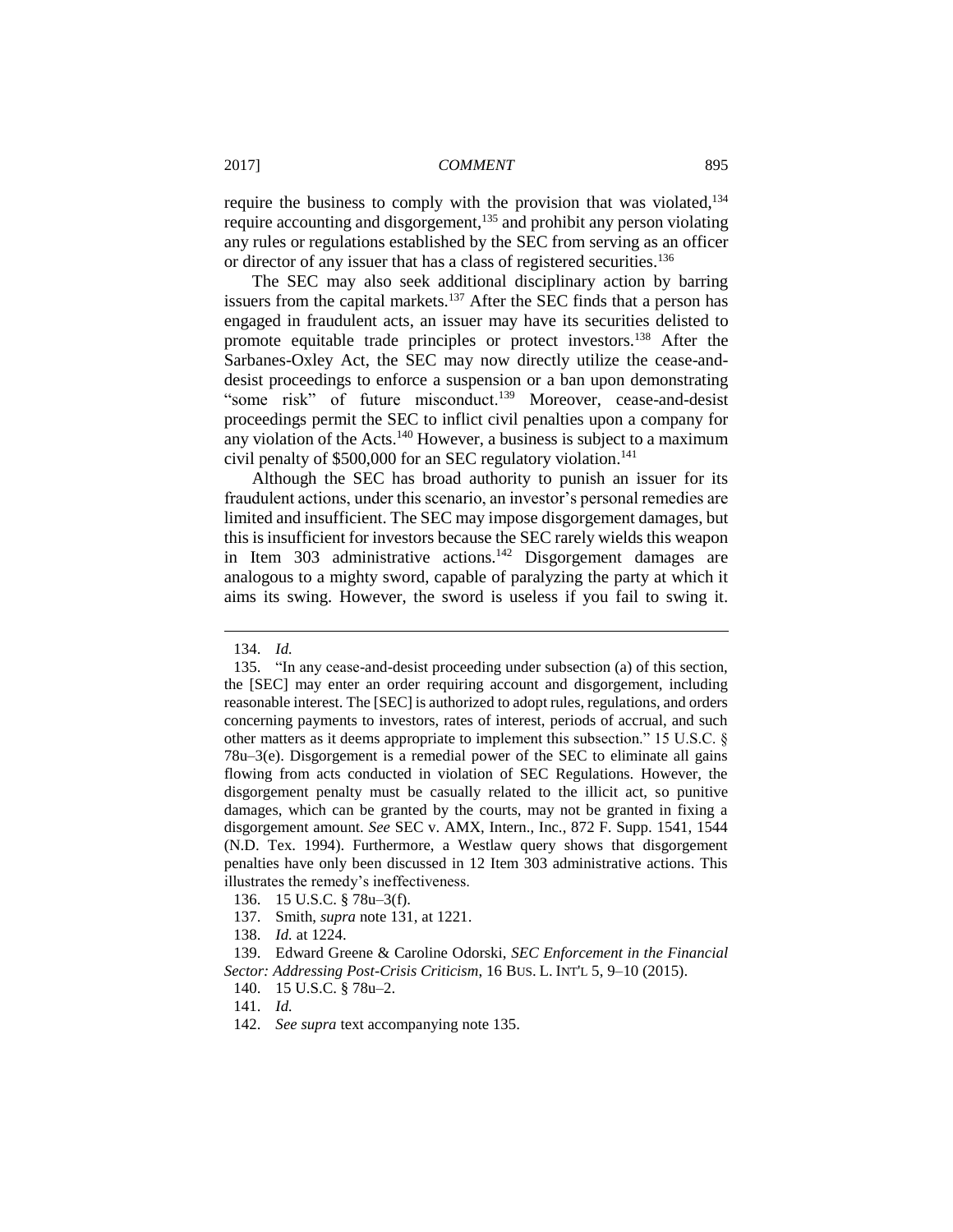#### 896 *LOUISIANA LAW REVIEW* [Vol. 77

Moreover, cease-and-desist actions only require a company to stop prospectively; these actions do nothing to permit an investor to recoup his or her losses retroactively. Although delisting a company appears to be sufficient to deter on its face, it is highly unrealistic to expect this to occur, absent exceptional circumstances. Alternatively, the courts provide the best forum for investors to adequately recover their lost investments.

## *B. Rule 10b-5 Actions Deter Companies from Omitting Material Forward-Looking Information*

Section 10(b) and Rule 10b-5 are designed to serve as the primary private remedies for securities fraud.<sup>143</sup> Rule 10b-5 is much broader than the other rules in Section 10(b), and it may be used as a remedial measure for parties injured as a result of a defendant's deceptive conduct.<sup>144</sup> It is used in the context of insider trading,<sup>145</sup> manipulative conduct,<sup>146</sup> and, most importantly, false SEC filings.<sup>147</sup>

The private cause of action is one that has been generally accepted as implied by Rule 10b-5.<sup>148</sup> To bring a Rule 10b-5 securities fraud class action lawsuit against a registered company, a plaintiff must prove the following: "(1) a material misrepresentation or omission by the defendant; (2) scienter; (3) a connection between the misrepresentation or omission and the purchase or sale of a security; (4) reliance upon the misrepresentation or omission; (5) economic loss; and (6) loss causation."<sup>149</sup>

In the context of Item 303, the level of materiality required in a 10b-5 action is often disputed. Rule 10b-5 liability for Item 303 omissions hinges on whether Item 303 establishes a duty to disclose.<sup>150</sup> The SEC reads Item 303 as establishing a disclosure duty "where a trend, demand, commitment, event or uncertainty is both  $[(1)]$  presently known to management and  $[(2)]$ reasonably likely to have material effects on the registrant's financial

 $\overline{a}$ 

146. *See, e.g.*, Chemetron Corp. v. Business Funds, Inc., 718 F.2d 725 (5th Cir. 1983).

<sup>143.</sup> HAZEN, *supra* note 6, § 12.3(1), at 369.

<sup>144.</sup> *Id*. § 12.3(3)(B), at 346.

<sup>145.</sup> *See, e.g.*, Elkind v. Liggett & Myers, Inc., 635 F.2d 156 (2d Cir. 1980).

<sup>147.</sup> *See, e.g.*, Ross v. A. H. Robins Co., 607 F.2d 545 (2d Cir. 1979).

<sup>148.</sup> HAZEN, *supra* note 6, § 12.3(1), at 369.

<sup>149.</sup> Stoneridge Inv. Partners, LLC v. Scientific–Atlanta, Inc., 552 U.S. 148, 157 (2008).

<sup>150.</sup> *See* Basic Inc. v. Levinson, 485 U.S. 224, 239 n.17 (1988) ("Silence, absent a duty to disclose, is not misleading under Rule 10b-5.").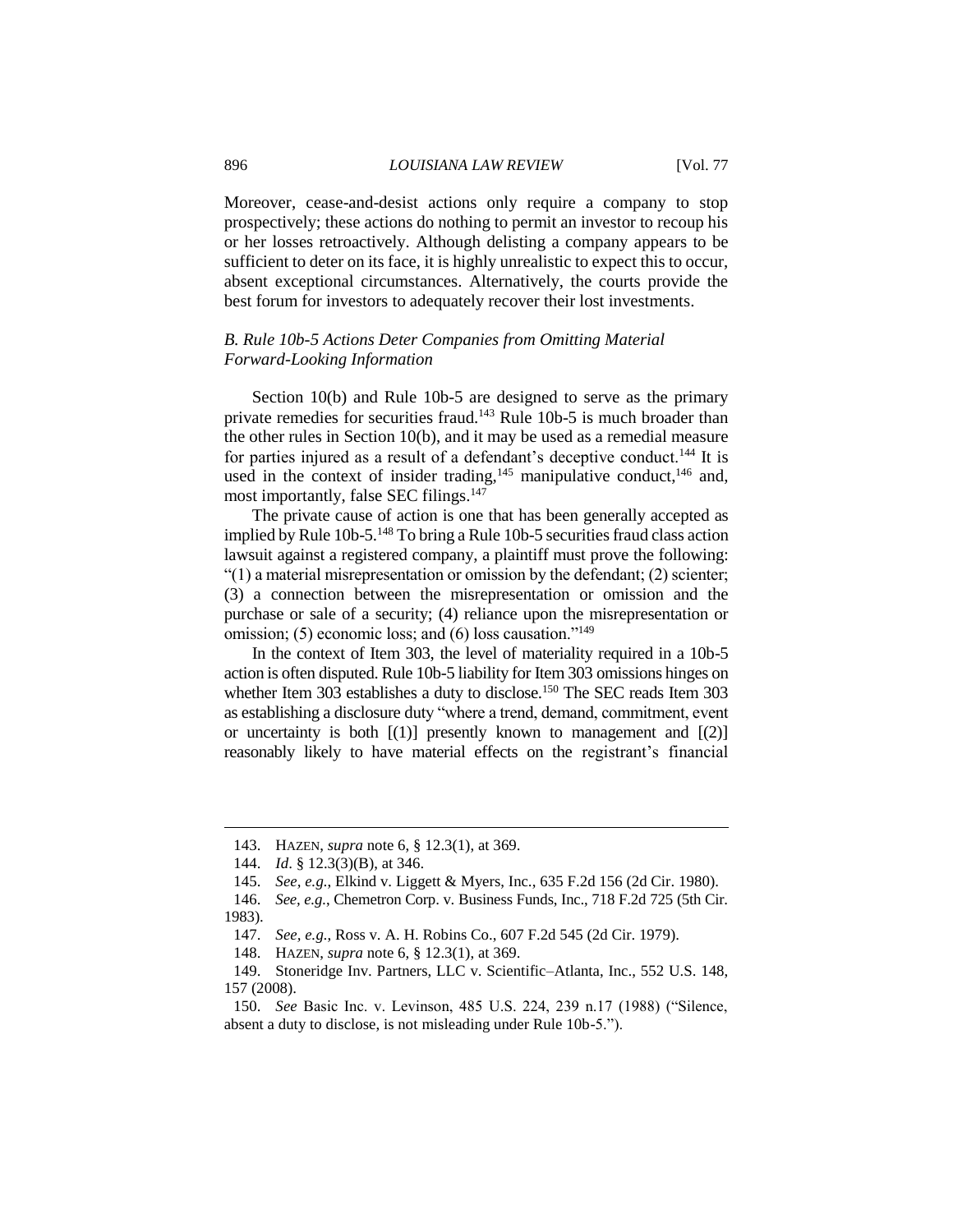condition or results of operations."<sup>151</sup> The standard of materiality included in the SEC's 1989 interpretative release is a lower threshold than the Court's standard in *Basic*. <sup>152</sup> That is, less information is required to meet the requirements of materiality for administrative purposes. When faced with the disparities between the SEC's standard and the Court's standard, some courts have found that a disclosure duty is absent from Item 303 for purposes of a Rule 10b-5 action. <sup>153</sup> This rationale is seemingly focused on the Court's higher threshold for materiality.

Two authors have argued that an issuer is subject to a disclosure duty under certain circumstances.<sup>154</sup> Whether a duty to disclose exists will determine if a party violating a disclosure requirement may face a private class action lawsuit under Rule 10b-5. <sup>155</sup> This discussion hinges on the belief that a duty to disclose material information surfaces from "(1) the need to make a periodic filing with the SEC that contains up-to-date information (such as a periodic report, a registration statement for a securities offering, or a proxy statement) [and] (2) a regulatory requirement to disclose certain specific events as they occur."<sup>156</sup>

Periodic reporting obligations pursuant to Sections 13(a) and 15(d) of the Exchange Act require issuers to file periodic reports with the SEC and to provide up-to-date information.<sup>157</sup> These periodic reports, including annual reports on Form 10-K, quarterly reports on Form 10-Q, and current reports on Form 8-K, incorporate the MD&A requirements of Item 303.<sup>158</sup>

 $\overline{a}$ 

157. *See id*.

<sup>151.</sup> *See* Management's Discussion and Analysis of Financial Condition and Results of Operations; Certain Investment Company Disclosures, 43 SEC Docket 1330 (May 24, 1989).

<sup>152.</sup> *Id.*

<sup>153.</sup> *See In re* NVIDIA Corp. Sec. Litig., 768 F.3d 1046, 1056 (9th Cir. 2014).

<sup>154.</sup> David M. Stuart & David A. Wilson, *Disclosure Obligations Under the Federal Securities Laws in Government Investigations*, 64 BUS. LAW. 973, 977– 78 (2009).

<sup>155.</sup> *Id.*

<sup>156.</sup> *Id.*

<sup>158.</sup> Form 10-K is used as a guide by all reporting companies as they engage in annual reporting requirements as required by the securities laws and regulations promulgated by the SEC. *See Form 10-K*, U.S. SEC. AND EXCHANGE COMMISSION, https://www.sec.gov/answers/form10k.htm [https://perma.cc/YJC6-FJWH] (last visited Jan. 1, 2017). Moreover, Form 10-Q is designed to also provide guidance to reporting companies, but unlike Form 10-K, Form 10-Q guides a company in quarterly disclosures. *Id*. Finally, Form 8-K provides reporting guidance to a reporting company after a significant event has occurred. *Id*. That is, unlike Form 10-K and 10-Q, which mandate specific timetables, Form 8-K is only used when a significant event occurs that impacts the company.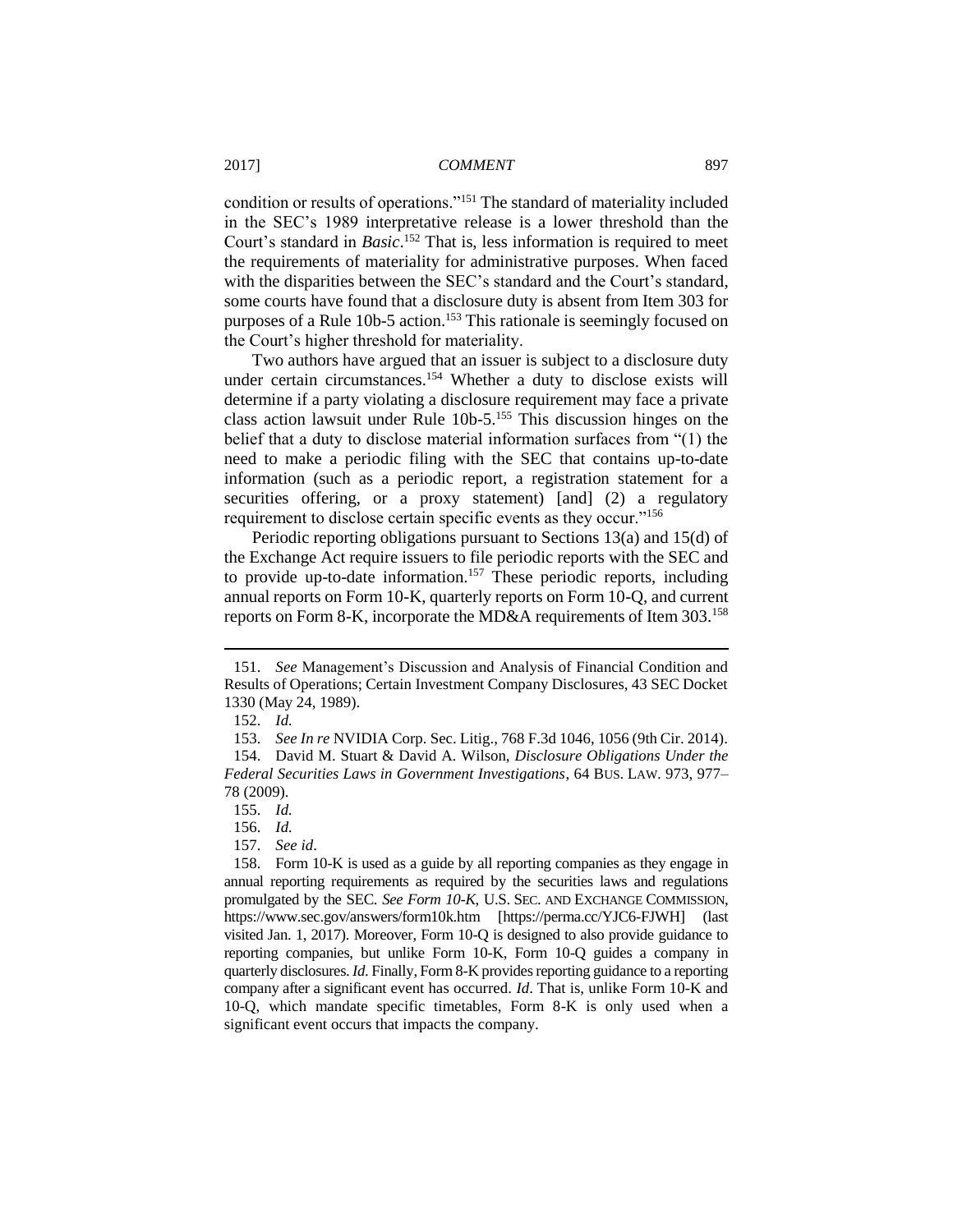Because Item 303 is a line-item regulatory requirement to disclose certain material information, a disclosure duty appears to arise for purposes of a securities fraud private class action lawsuit, as the information is required by a periodic disclosure and regulatory requirement.<sup>159</sup>

Although materiality is critical to a lawsuit proceeding through the courts, there are several other elements of a Rule 10b-5 action that must be satisfied. Scienter is one of the essential elements of a Rule 10b-5 claim, and it has narrowed the abundance of Rule 10b-5 securities class action lawsuits. <sup>160</sup> The Supreme Court first held in the 1970s that the intent of the SEC, when enacting Rule 10b-5, was to govern activities involving scienter.<sup>161</sup> Congress emphasized the Court's scienter findings in the enactment of the Private Securities Litigation Reform Act ("PSLRA")<sup>162</sup> and established a heightened pleading standard.<sup>163</sup> The PSLRA requires an injured party to plead "with particularity facts giving rise to a strong inference that the defendant acted with the required state of mind."<sup>164</sup> Thus, to bring a Rule 10b-5 action for a material omission of Item 303 information, the plaintiff must prove that the defendant's action of omitting the required information was associated with an intent to deceive, manipulate, or defraud.

A Rule 10b-5 claim also requires a plaintiff to prove a connection between the misrepresentation or omission and the purchase or sale of a security.<sup>165</sup> Additionally, an injured party must show that he or she relied upon the defendant's material misrepresentation or omission.<sup>166</sup> The required causal connection between the plaintiff's injury and the defendant's omission is provided by the element of reliance.<sup>167</sup> The Court has adopted a presumption of reliance through the fraud-on-the-market

<sup>159.</sup> *See* 17 C.F.R. § 229.303 (2016); *see also* Stuart & Wilson, *supra* note 154, at 977–78.

<sup>160.</sup> *See, e.g.*, Stoneridge Inv. Partners, LLC v. Scientific–Atlanta, Inc., 552 U.S. 148, 157 (2008); *Scienter*, BLACK'S LAW DICTIONARY 635 (3d ed. 2006), (defining scienter, in the context of securities fraud, as "a mental state consisting in an intent to deceive, manipulate, or defraud").

<sup>161.</sup> Ernst & Ernst v. Hochfelder, 425 U.S. 185, 212 (1976).

<sup>162.</sup> Securities Exchange Act of 1934, 15 U.S.C. § 78u–4(b) (2012).

<sup>163</sup>**.** "In alleging *fraud* or mistake, a party must state with particularity the circumstances constituting fraud or mistake. Malice, intent, knowledge, and other conditions of a person's mind may be alleged generally." FED. R. CIV. P. 9(b) (emphasis added).

<sup>164.</sup> 15 U.S.C. § 78u–4(b)(2)(A).

<sup>165.</sup> *Stoneridge Inv. Partners*, 552 U.S. at 157.

<sup>166.</sup> *Id.*

<sup>167.</sup> Basic Inc. v. Levinson, 485 U.S. 224, 243 (1988).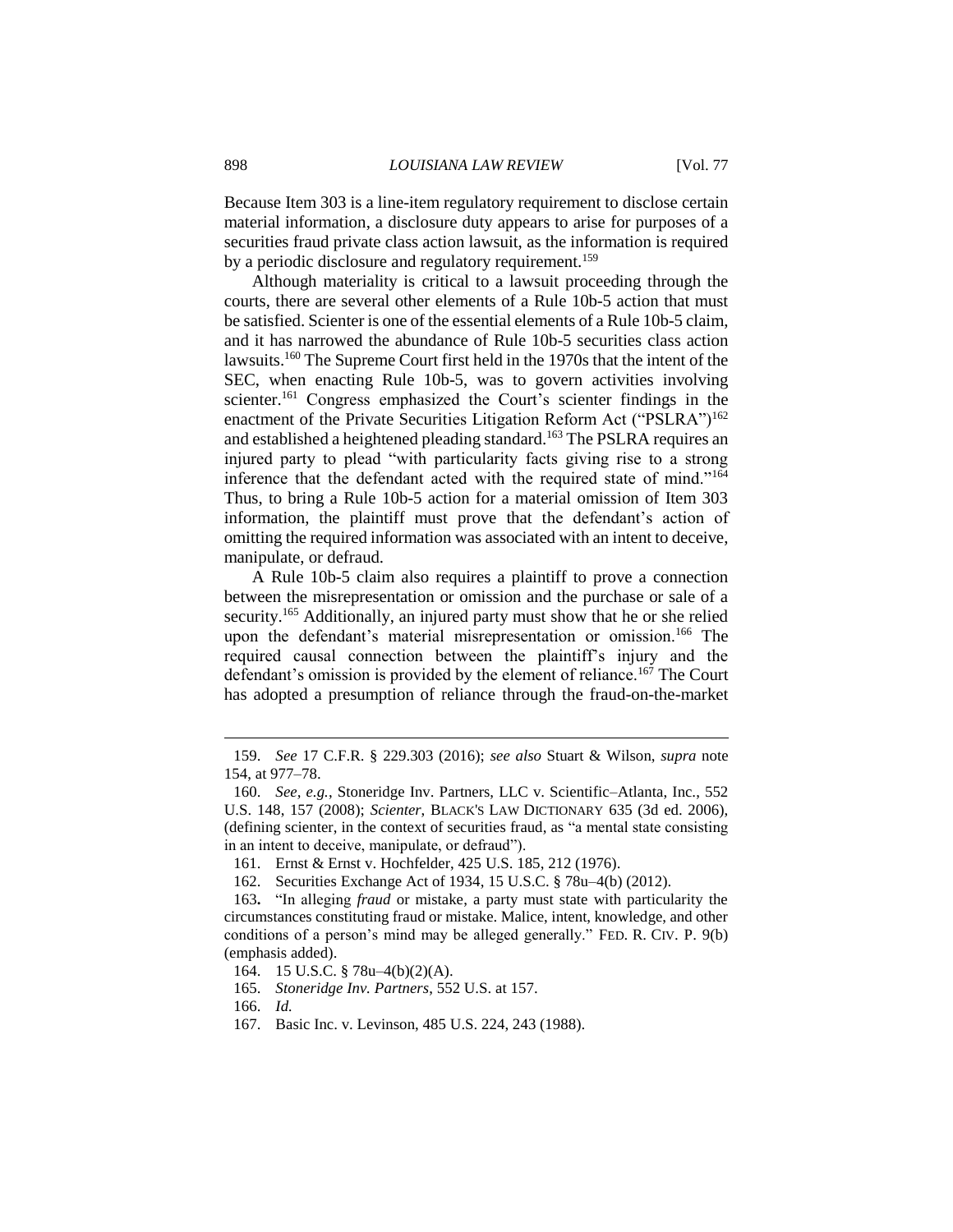theory. <sup>168</sup> That is, in the context of federal securities fraud causes of action, there is a presumption that an investor trading an issuer's shares did so based on the integrity of the stock's value set by the market.<sup>169</sup> Requiring a plaintiff to always establish explicit reliance would be impractical.<sup>170</sup> However, the issuer has the ability to rebut the presumption of reliance or show that it was unreasonable for the investor to rely on the omission.<sup>171</sup> Thus, in the context of Item 303 omissions, an investor need not expressly display reliance on the material omission.

Most importantly, for recovery purposes, the defendant must have suffered economic loss, otherwise known as damages.<sup>172</sup> Correlated to damages, a plaintiff must prove loss causation.<sup>173</sup> Congress has proclaimed that the burden is on the plaintiff to show the causal relationship between his or her damages and the company's fraudulent act or omission.<sup>174</sup> However, the concept of damages is meaningless if the courts hold that an Item 303 omission does not establish an actionable disclosure duty because an injured party would be incapable of recovery in the courts.

Upon satisfying the six procedural requirements of a Rule 10b-5 action, a class of investors should be able to achieve some form of remedy. However, both Section 10(b) and Rule 10b-5 fail to provide explicit provisions explaining the process of determining damages.<sup>175</sup> Courts have applied Section 28 of the Exchange Act's "actual damages" standard<sup>176</sup> to Rule 10b-5 actions.<sup>177</sup> The burden of proof lies with the plaintiff to prove

 $\overline{a}$ 

172. Stoneridge Inv. Partners, LLC v. Scientific–Atlanta, Inc., 552 U.S. 148, 157 (2008).

176. 15 U.S.C. § 78bb(a)(1) states in full:

No person permitted to maintain a suit for damages under the provisions of this chapter shall recover, through satisfaction of judgment in 1 or more actions, a total amount in excess of the actual damages to that person on account of the act complained of. Except as otherwise specifically provided in this chapter, nothing in this chapter shall affect the jurisdiction of the securities commission (or any agency or officer performing like functions) of any State over any security or any person insofar as it does not conflict with the provisions of this chapter or the rules and regulations under this chapter.

177. The correct measure of "actual damages" to be used in a 10b-5 action, under Section 28 formulation, is the fair value of all that the plaintiff received less

<sup>168.</sup> *Id.* at 244.

<sup>169.</sup> *Id*.

<sup>170.</sup> *Id.*

<sup>171.</sup> HAZEN, *supra* note 6, § 12.4(2), at 383.

<sup>173.</sup> *Id.*

<sup>174.</sup> Securities Exchange Act of 1934, 15 U.S.C. § 78u-4 (2012).

<sup>175.</sup> *See id.* § 78j; 17 C.F.R. § 240.10b-5 (2016).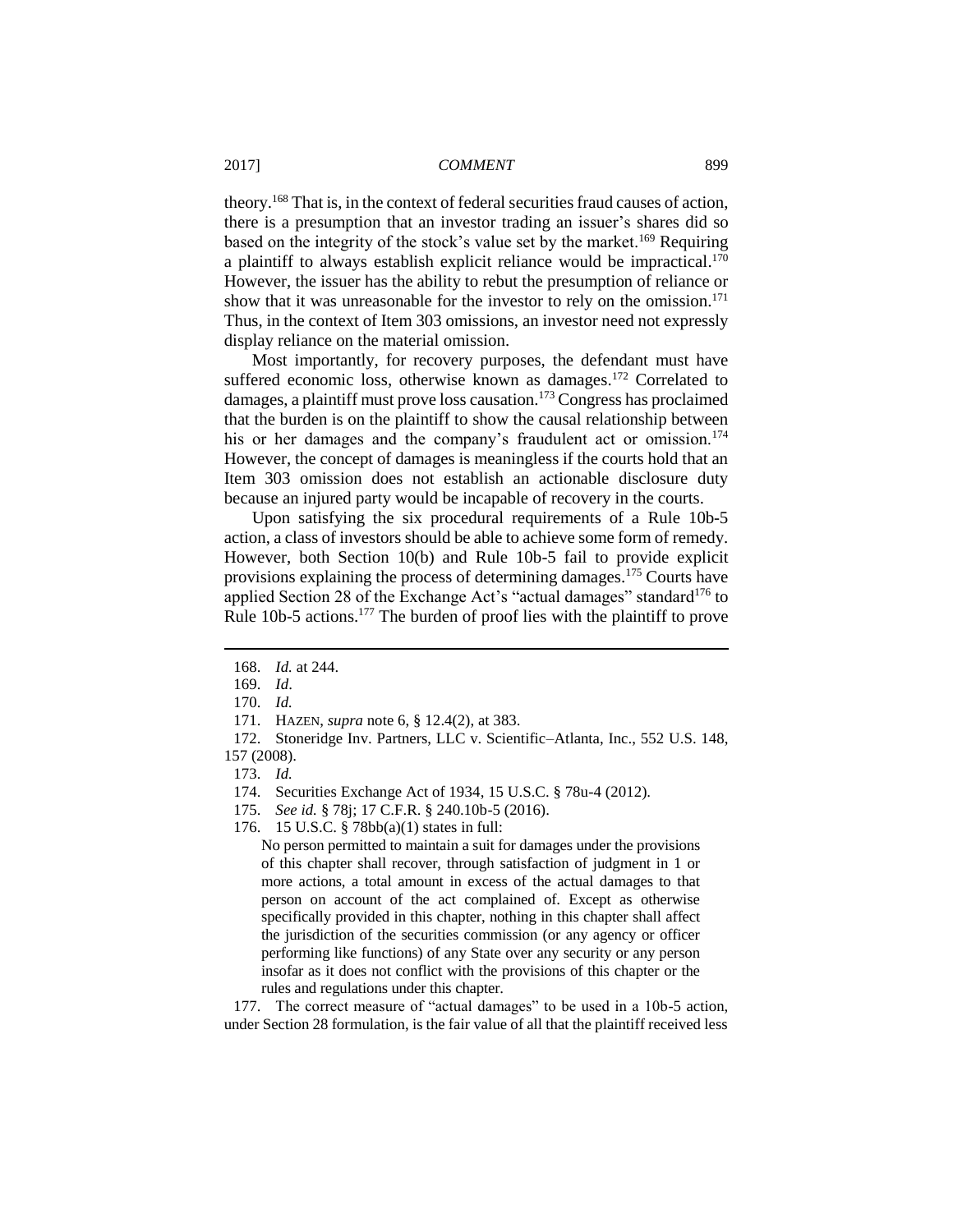his or her "actual damages."<sup>178</sup> Moreover, a plaintiff in a Rule 10b-5 action may be capable of recovering punitive damages.<sup>179</sup> Thus, the judicial remedy for a material omission of forward-looking information is a better alternative than the SEC cease-and-desist authority because not only is the plaintiff able to recover his or her "actual damages," but the court may also deter similar conduct in the future by this issuer through the imposition of punitive damages.

## IV. THE SPLIT OVER UNVEILING THE CRYSTAL BALL

Congress granted the SEC cease-and-desist authority to protect against persons committing isolated infractions that present less of a threat to investors,<sup>180</sup> but Congress has noted that injunctive relief by the SEC is not always appropriate and sometimes the courts will need to get involved.<sup>181</sup> Unlike action taken under the SEC's cease-and-desist powers, which merely corrects the issuer's erroneous material omission, $182$  a private right of action under Rule 10b-5 inflicts a punishment on the company. However, the courts have failed to reach a consensus on Item 303's role in a private cause of action under the Exchange Act.<sup>183</sup> The Ninth Circuit has held that a material omission of forward-looking information does not impose securities fraud liability, while the Second Circuit, most recently, held that a material omission may impose liability when certain requirements are satisfied.<sup>184</sup> The Supreme

180. S. Rep. No. 101-337, at 17 (1990).

181. *Id.* at 14 ("For example, imposition of a civil injunction may result in collateral consequences that are not necessary or appropriate.").

182. While the SEC may impose a maximum \$500,000 penalty on a corporation and impose disgorgement damages, these deterrents are insufficient to truly punish the company, because the SEC may not impose punitive damages on a company violating Item 303. *See* Securities Exchange Act of 1934, 15 U.S.C. § 78u-2(b)(3) (2012).

183. Neach, *supra* note 87, at 781.

184*. Compare In re* NVIDIA Corp. Sec. Litig., 768 F.3d 1046, 1056 (9th Cir. 2014) ("Item 303 does not create a duty to disclose for purposes of Section 10(b) and Rule 10b-5."), *with* Stratte-McClure v. Morgan Stanley, 776 F.3d 94, 100 (2d Cir. 2015) ("[A] failure to make a required Item 303 disclosure . . . is indeed an omission that can serve as the basis for a Section 10(b) securities fraud claim.").

the fair value of what he could have received absent fraudulent action by the opposing party. Feldman v. Pioneer Petroleum, Inc., 813 F.2d 296, 301 (10th Cir. 1987) (citing Randall v. Loftsgaarden, 478 U.S. 647, 661–62 (1986)).

<sup>178.</sup> Pelletier v. Stuart-James Co. Inc., 863 F.2d 1550, 1558 (11th Cir. 1989).

<sup>179.</sup> *See* Bosley v. Special Devices, 130 F. App'x 143, 146 (9th Cir. 2005) (permitting a plaintiff to recover punitive damages in a 10b-5 lawsuit).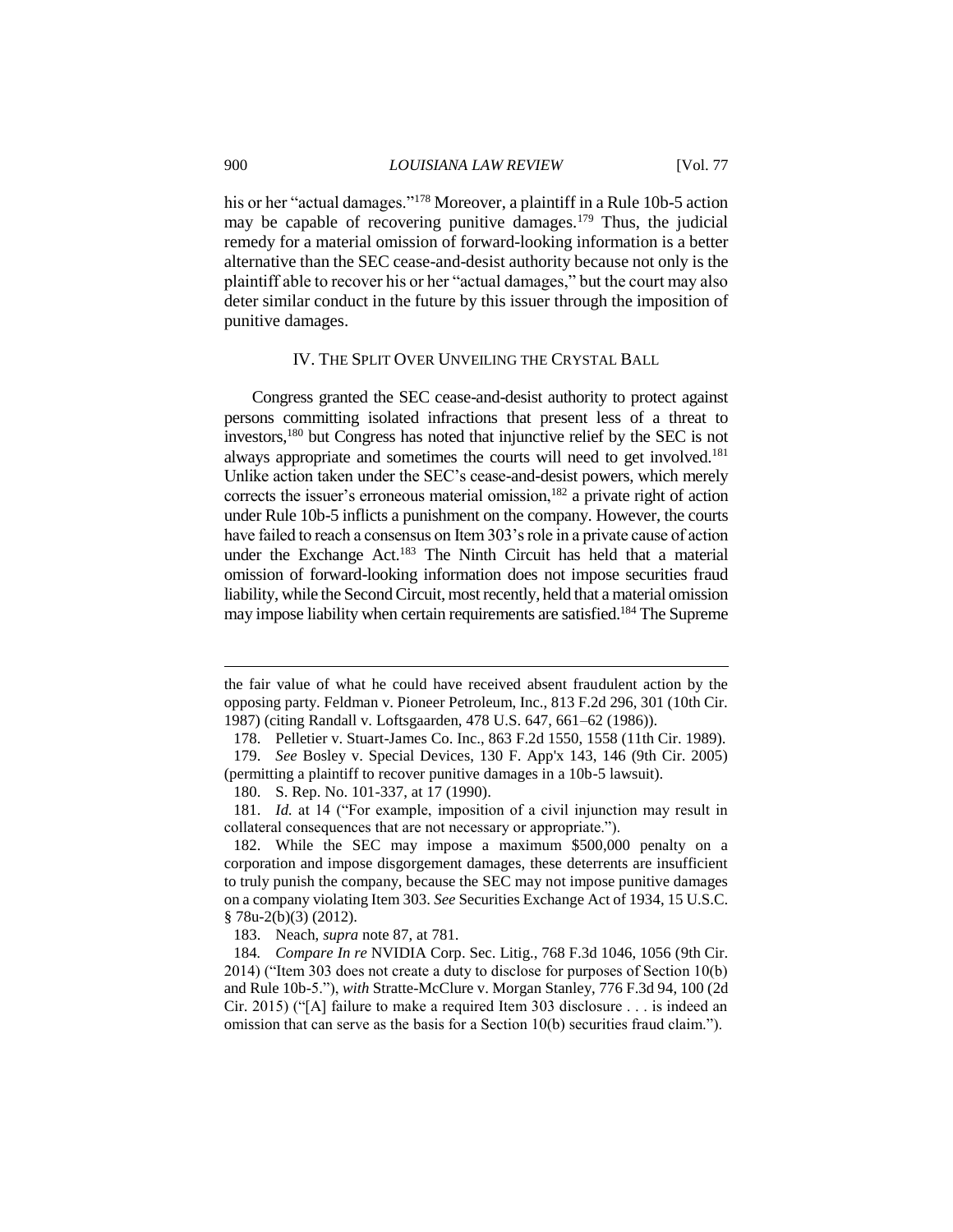Court's recent denial of certiorari leaves the proper application of Item 303 in a private securities fraud cause unclear.<sup>185</sup>

## *A. The Third Circuit Introduces the Modern Standard for Liability of Item 303 Omissions*

In 2000, the United States Court of Appeals for the Third Circuit addressed liability arising from Item 303 omissions in *Oran v. Stafford* and adopted a modernized standard.<sup>186</sup> *Oran* involved a securities fraud class action lawsuit brought against American Home Products Corporation ("AHP").<sup>187</sup>

At the relevant times, AHP was marketing Pondimin and Redux, weightloss drugs approved by the Food and Drug Administration ("FDA").<sup>188</sup> In February of 1994, AHP learned that seven patients who had been taking drugs containing Pondimin and Redux began displaying symptoms of leaky heart valves.<sup>189</sup> By November 1995, AHP had knowledge of at least 31 cases of heart valve abnormalities and had received hundreds of adverse reaction reports regarding symptoms often related to heart and lung problems.<sup>190</sup> Only eight of the heart valve cases were reported to the FDA.<sup>191</sup>

The Mayo Clinic reported to AHP that it had a total of 17 patients with heart valve abnormalities in March 1997 and disclosed 24 reports of heart valve abnormalities to the public on July 8,  $1997$ .<sup>192</sup> The Mayo Clinic, the FDA, and AHP all issued public announcements emphasizing that there was no conclusive causal evidence between the symptoms and AHP's drug.<sup>193</sup> These announcements did not have an adverse effect on AHP's stock value. 194

In mid-September 1997, AHP determined that it would withdraw Pondimin and Redux from the market after a survey revealed that 92 of 291 consumers had developed heart valve abnormalities.<sup>195</sup> Unlike the public statement, this survey was accompanied by a press release

<sup>185.</sup> *See* Petition for Writ of Certiorari at i, Cohen v. NVIDIA Corp., 135 S. Ct. 2349 (2015) (No. 14-975).

<sup>186.</sup> Oran v. Stafford, 226 F.3d 275 (3d Cir. 2000).

<sup>187.</sup> *Id.* at 279.

<sup>188.</sup> *Id.*

<sup>189.</sup> *Id.*

<sup>190.</sup> *Id.*

<sup>191.</sup> *Id.*

<sup>192.</sup> *Id.* at 279–80.

<sup>193.</sup> *Id.* at 280.

<sup>194.</sup> *Id.*

<sup>195.</sup> *Id.*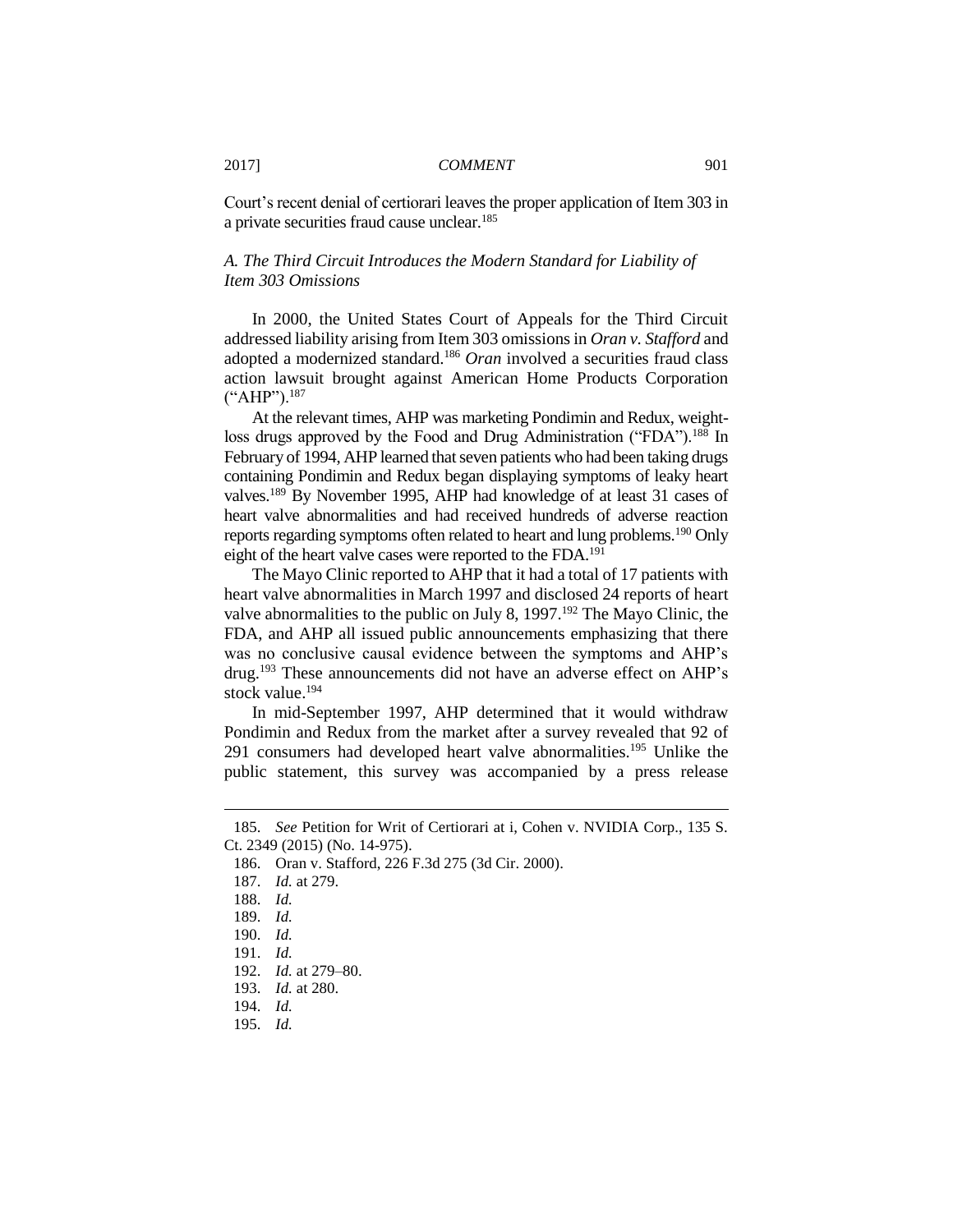estimating a significant loss of profits.<sup>196</sup> AHP common stock fell over 3% the following day.<sup>197</sup> Shortly thereafter, major publications wrote that AHP had known of possible heart valve abnormalities since at least March 1997, when the Mayo Clinic first informed AHP of the documented heart valve abnormalities.<sup>198</sup> As a result, the AHP stock suffered an additional 4% decline in value.<sup>199</sup>

Plaintiffs alleged that AHP made material misrepresentations and omissions about the safety of its prescription weight-loss drugs while failing to disclose numerous studies that linked the drugs to heart valve damage.<sup>200</sup> The district court noted that the July 1997 data disclosed by AHP was immaterial because there had been full disclosure of the May data without any appreciable effect on AHP's stock value.<sup>201</sup> Moreover, the earlier data from 1994 to 1996 was immaterial because it would not have had a material impact on the substance of the July 8 release.<sup>202</sup> Finally, the district court held that a material omission had not occurred when AHP failed to disclose when it first learned of the adverse health data.<sup>203</sup>

The Third Circuit initially affirmed the district court's conclusion that AHP's failure to disclose data was not a material omission under Rule 10b- $5.^{204}$  First, the court had to determine the validity of the plaintiffs' arguments that AHP had an affirmative obligation to disclose the heart valve data's effect on AHP's future prospects under Item 303.<sup>205</sup> The court noted that plaintiffs needed to show that Item 303 provides for an independent cause of action, or that a failure to disclose would constitute a violation of SEC Rule 10b-5.<sup>206</sup>

Applying the Court's materiality definition in *Basic*, the Third Circuit reasoned that a violation of Item 303's reporting requirements, focusing on current operations and management's plans for the future,<sup>207</sup> "does not automatically give rise to a material omission under Rule 10b-5."<sup>208</sup> The

 $\overline{a}$ 

- 201. *Id.* at 281.
- 202. *Id.*

- 206. *Id.*
- 207. HAZEN, *supra* note 6, § 9.4(7)(C), at 30.

208. *Oran*, 226 F.3d at 288 (stating that Item 303 is an insufficient avenue for securities fraud liability "[b]ecause plaintiffs have failed to plead any actionable

<sup>196.</sup> *Id.*

<sup>197.</sup> *Id.*

<sup>198.</sup> *Id.*

<sup>199.</sup> *Id.*

<sup>200.</sup> *Id.* at 279.

<sup>203.</sup> *Id.*

<sup>204.</sup> *Id.* at 283.

<sup>205.</sup> *Id.* at 287.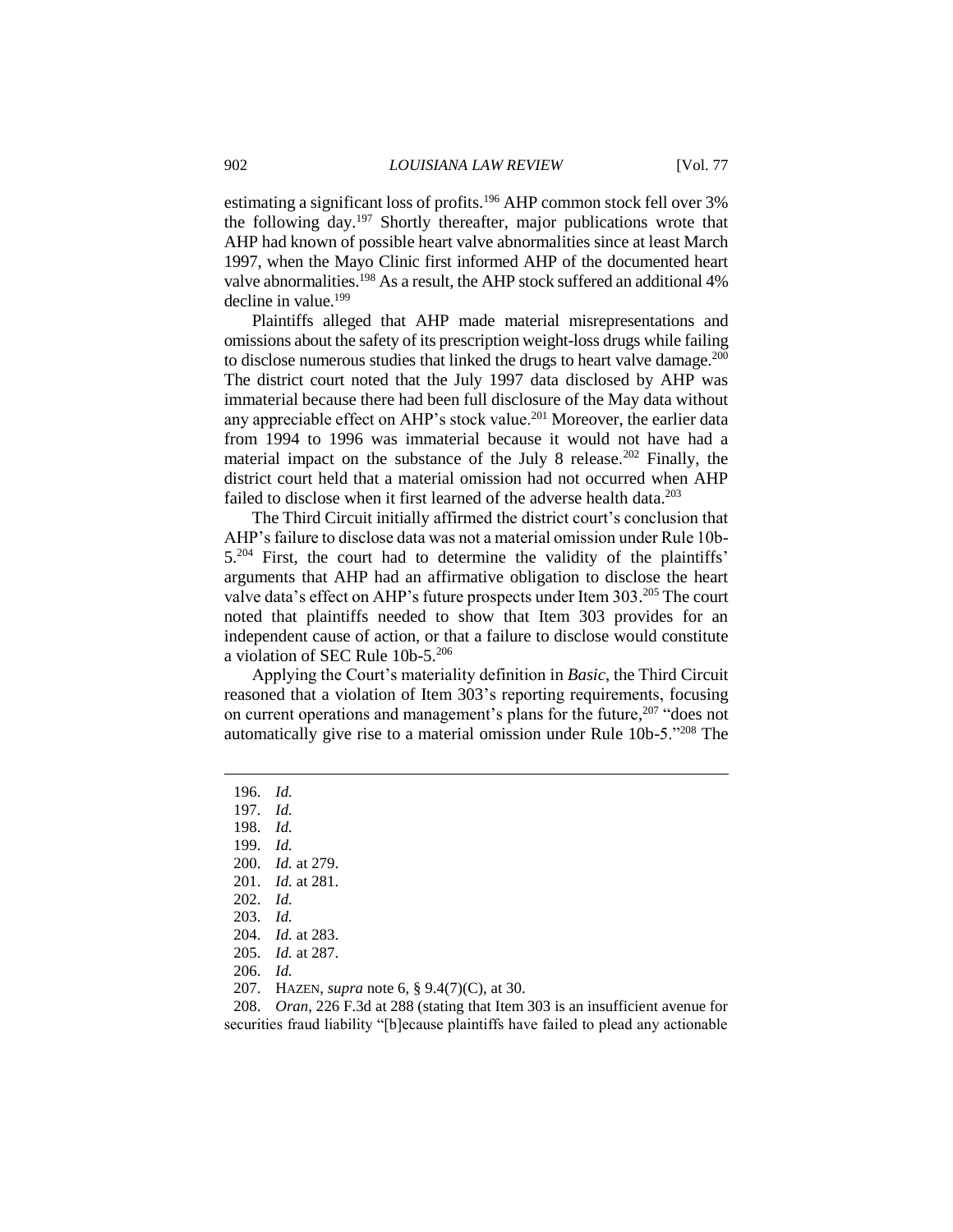court reasoned that Rule 10b-5 and Item 303 contain different standards for materiality. <sup>209</sup> In essence, the court established a rebuttable presumption that Item 303 material omissions do not constitute securities fraud. The court's reasoning has been the subject of a recent interpretive debate between the Second and Ninth Circuits.<sup>210</sup>

## *B. The Ninth Circuit Applied the* Oran *Court's Interpretation of Rule 10b-5 as it Relates to Item 303*

Courts have announced varying interpretations of the Third Circuit's holding in *Oran*. <sup>211</sup> In 2008, the Ninth Circuit affirmed a district court's dismissal of a plaintiff's complaint, holding that Item 303 did not create a duty to disclose for purposes of Section 10(b) and Rule 10b-5.<sup>212</sup>

NVIDIA Corporation ("NVIDIA") is a semiconductor company with its core business involving "the design and sale of two similar semiconductor chips": one is a graphics-processing unit ("GPU") and the other is a media and communications processor ("MCP").<sup>213</sup> GPUs and MCPs are both designed to function collaboratively with the products of "original equipment manufacturers ("OEMs"), such as Hewlett-Packard ("HP") and

misrepresentation or omission under that Rule"). A plain reading of this provision appears to state that Item 303 may provide a basis for liability if the parties sufficiently plead materiality under the probability–magnitude test. *See* 17 C.F.R. § 229.303 (2016).

<sup>209.</sup> *Oran*, 226 F.3d at 288.

<sup>210.</sup> *Compare In re* NVIDIA Corp. Sec. Litig., 768 F.3d 1046, 1056 (9th Cir. 2014) ("Item 303 does not create a duty to disclose for purposes of Section 10(b) and Rule 10b-5."), *with* Stratte-McClure v. Morgan Stanley, 776 F.3d 94, 100 (2d Cir. 2015) ("[A] failure to make a required Item 303 disclosure . . . is indeed an omission that can serve as the basis for a Section 10(b) securities fraud claim.").

<sup>211.</sup> *Compare NVIDIA Corp. Sec. Litig.*, 768 F.3d at 1054–554, *with* Stratte-McClure v. Morgan Stanley, 776 F.3d 94, 103–04 (2d Cir. 2015).

<sup>212.</sup> *NVIDIA Corp. Sec. Litig*., 768 F.3d at 1056 (indicating that the plaintiff did not adequately prove the scienter element of its claim against the defendant). Both GPUs and MCPs are comprised of "(1) a 'die,' or the silicon chip itself, and (2) a 'substrate,' or wafer, which is a green circuit board that ultimately connects the die to the motherboard's electrical components." The semiconductor chips are manufactured by mounting the die onto the substrate via "bumps" of solder. The bumps are merged to the substrate using a solder paste. An "underfill" separates the die and substrate. This is a "glue-like material" that acts as a supplementary bonding agent to stabilize the die–substrate connection. The solder and underfill, collectively, are referred to as the "Material Set." *Id.* at 1048–49.

<sup>213.</sup> *Id.* at 1048.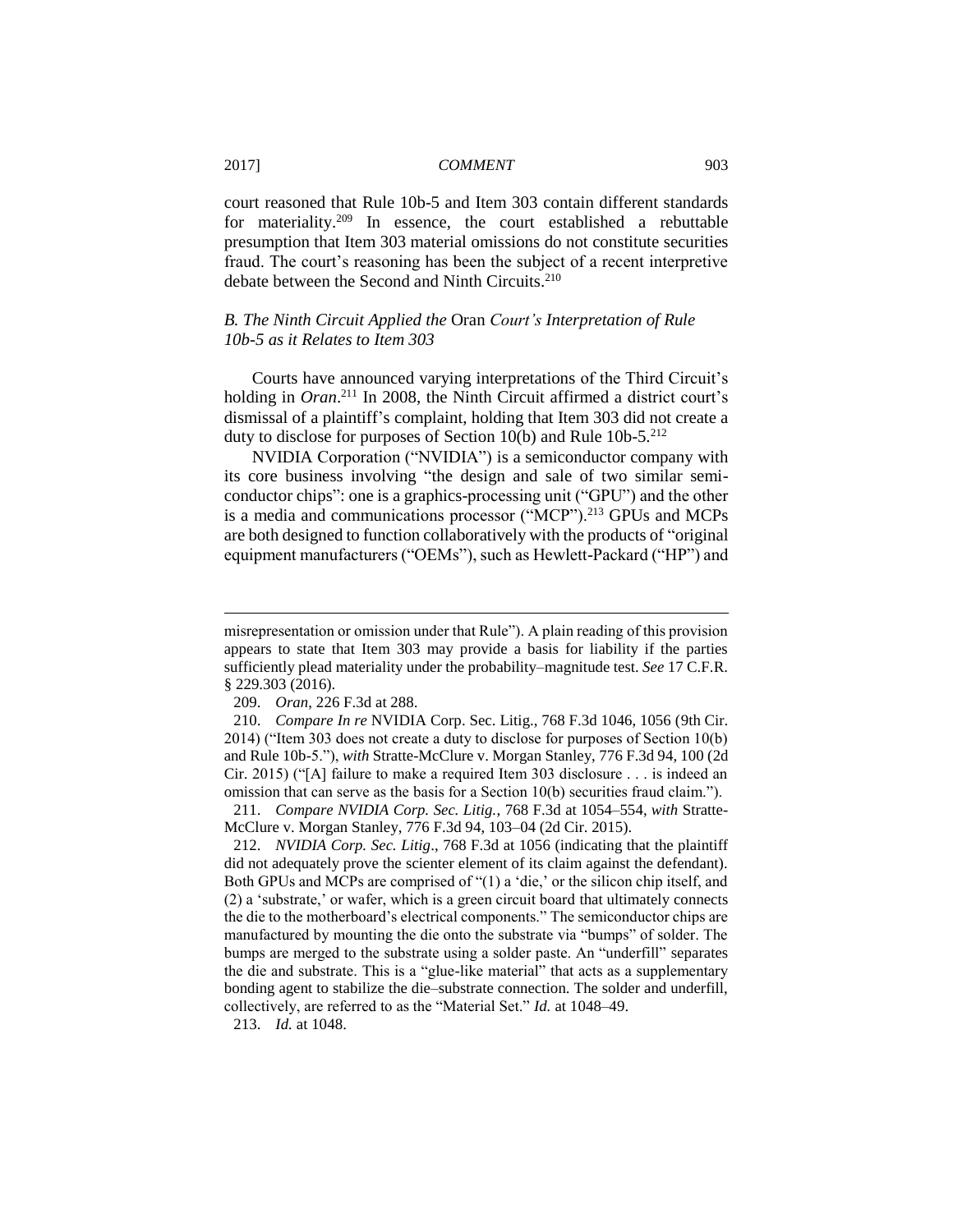Dell Computer ("Dell")."<sup>214</sup> The processors are incorporated into the motherboards of computers assembled by companies such as HP and Dell, and the finished product is sold to the consumer.<sup>215</sup>

Plaintiffs alleged that NVIDIA began receiving complaints in September 2006 that a number of its semiconductor products were experiencing cracks in the solder bumps when subject to excessive pressure.<sup>216</sup> NVIDIA attempted to resolve the issue by changing the solder paste used to a more malleable compound, but new problems began arising in laptop computers containing NVIDIA's semiconductors.<sup>217</sup> HP and Dell both observed cracking of the solder bumps attaching the die to the substrate.<sup>218</sup> HP discovered that the cause of the problem was a faulty thermal profile that caused stress on the solder bumps, and it shared its findings with NVIDIA.<sup>219</sup> NVIDIA took note of these findings and informed its OEM customers that it would be reverting back to the old solder.<sup>220</sup>

In November 2007, NVIDIA filed a Form 8-K stating that "[its] core businesses are continuing to grow as the GPU becomes increasingly central to today's computing experience."<sup>221</sup> In February 2008, NVIDIA disclosed in its Form 8-K filing that its 2008 fiscal year was a record year and that the demand for GPUs was driving its growth.<sup>222</sup> Finally, in May 2008, NVIDIA disclosed in its Form 10-Q filing that one of its OEMs filed a claim for reimbursement due to an "alleged die/packaging material set defect."<sup>223</sup> NVIDIA's July 2008 Form 8-K filing noted a \$150 to \$200 million charge to cover costs associated with the die/packaging material set problems. <sup>224</sup> The market reacted to this disclosure, causing NVIDIA's stock value to drop 31%.<sup>225</sup>

A lawsuit arose when purchasers of NVIDIA common stock brought a class action complaint against the corporation for securities fraud.<sup>226</sup> The

 $\overline{a}$ 

218. *Id.*

219. *Id.* at 1050.

225. *Id.* at 1050–51.

226. *See* Class Action Complaint for Violations of the Fed. Sec. Laws, Miller v. NVIDIA Corp*.*, No. 08-4260 (N.D. Cal. Sept. 9, 2008).

<sup>214.</sup> *Id.*

<sup>215.</sup> *Id.*

<sup>216.</sup> *Id.* at 1049.

<sup>217.</sup> *Id.*

<sup>220.</sup> *Id.*

<sup>221.</sup> *Id.*

<sup>222.</sup> *Id.*

<sup>223.</sup> *Id.*

<sup>224.</sup> *Id.*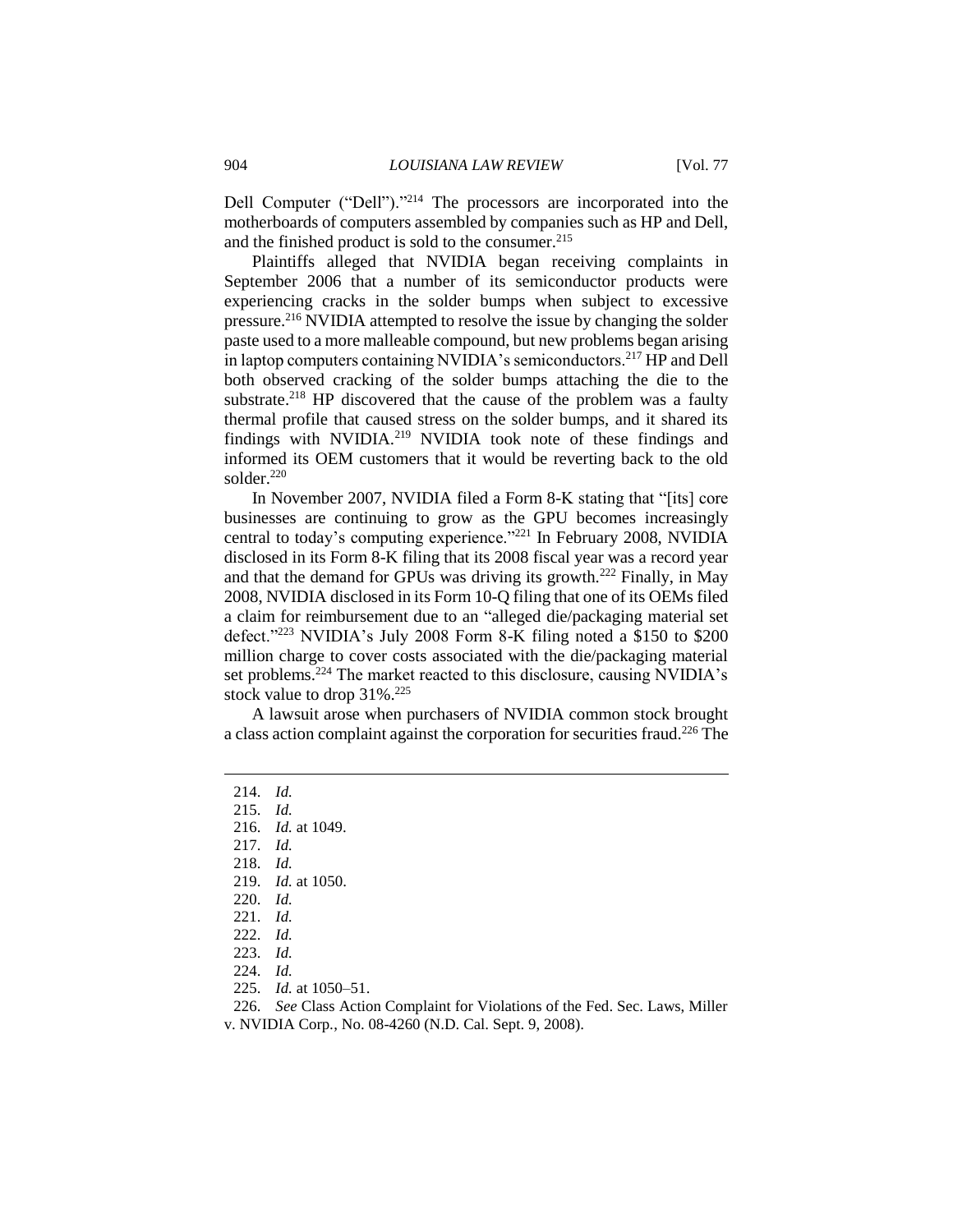investors claimed that NVIDIA knew, but failed to disclose, that prominent "customers . . . were complaining about problems with the company's main products."<sup>227</sup> They contended that, pursuant to Item 303 of Regulation S-K, NVIDIA had a duty to disclose the possibility that the product defects would have substantial financial ramifications on the company.<sup>228</sup> The trial court concluded that the plaintiffs failed to adequately allege scienter—a necessary element for a claim under either Section 10(b) or Rule 10b-5—and dismissed without further leave to amend.<sup>229</sup>

On appeal, the Ninth Circuit held that "[s]ilence, absent a duty to disclose, is not misleading under Rule 10b-5."<sup>230</sup> The court emphasized that Item 303 creates a much broader disclosure duty for management than what *Basic* requires because Item 303 requires disclosure of information "reasonably likely to have a material effect."<sup>231</sup> Ultimately, the court's interpretation of the *Oran* holding was that Item 303 does not create a duty to disclose for purposes of  $10b-5$ <sup>232</sup> As a result, NVIDIA was not liable for securities fraud under Section 10(b) or Rule 10b-5.<sup>233</sup>

## *C. The Second Circuit Declines to Follow the Ninth Circuit's Incorrect Interpretation of* Oran v. Stafford

The United States Court of Appeals for the Second Circuit took a decidedly different approach than the Ninth Circuit's interpretation of *Oran*. <sup>234</sup> In early 2015, the Second Circuit in *Stratte-McClure v. Morgan Stanley*, affirming the district court's dismissal, held that the plaintiffs' allegations that defendants made material misstatements and omissions to conceal Morgan Stanley's exposure to and losses from the subprime mortgage market did not constitute a violation of Section 10(b).<sup>235</sup>

<sup>227.</sup> *In re* NVIDIA Corp. Sec. Litig., No. 08-4260, 2011 WL 4831192, at \*3 (N.D. Cal. 2011).

<sup>228.</sup> *Id.*

<sup>229.</sup> *Id.* at 12*.*

<sup>230.</sup> *NVIDIA Corp. Sec. Litig*., 768 F.3d at 1054 (quoting Basic Inc., 485 U.S. at 239 n.17).

<sup>231.</sup> *Id.* at 1055 (quoting Management's Discussion and Analysis of Financial Condition and Result of Operations; Certain Investment Company Disclosures, Exchange Act Release No. 26831, 54 Fed. Reg. 22,427, 22,430 n. 27 (May 24, 1989)).

<sup>232.</sup> *Id.* at 1055–56.

<sup>233.</sup> *Id.* at 1065.

<sup>234.</sup> Stratte-McClure v. Morgan Stanley, 776 F.3d 94, 106 (2d Cir. 2015).

<sup>235.</sup> *Id.* at 108.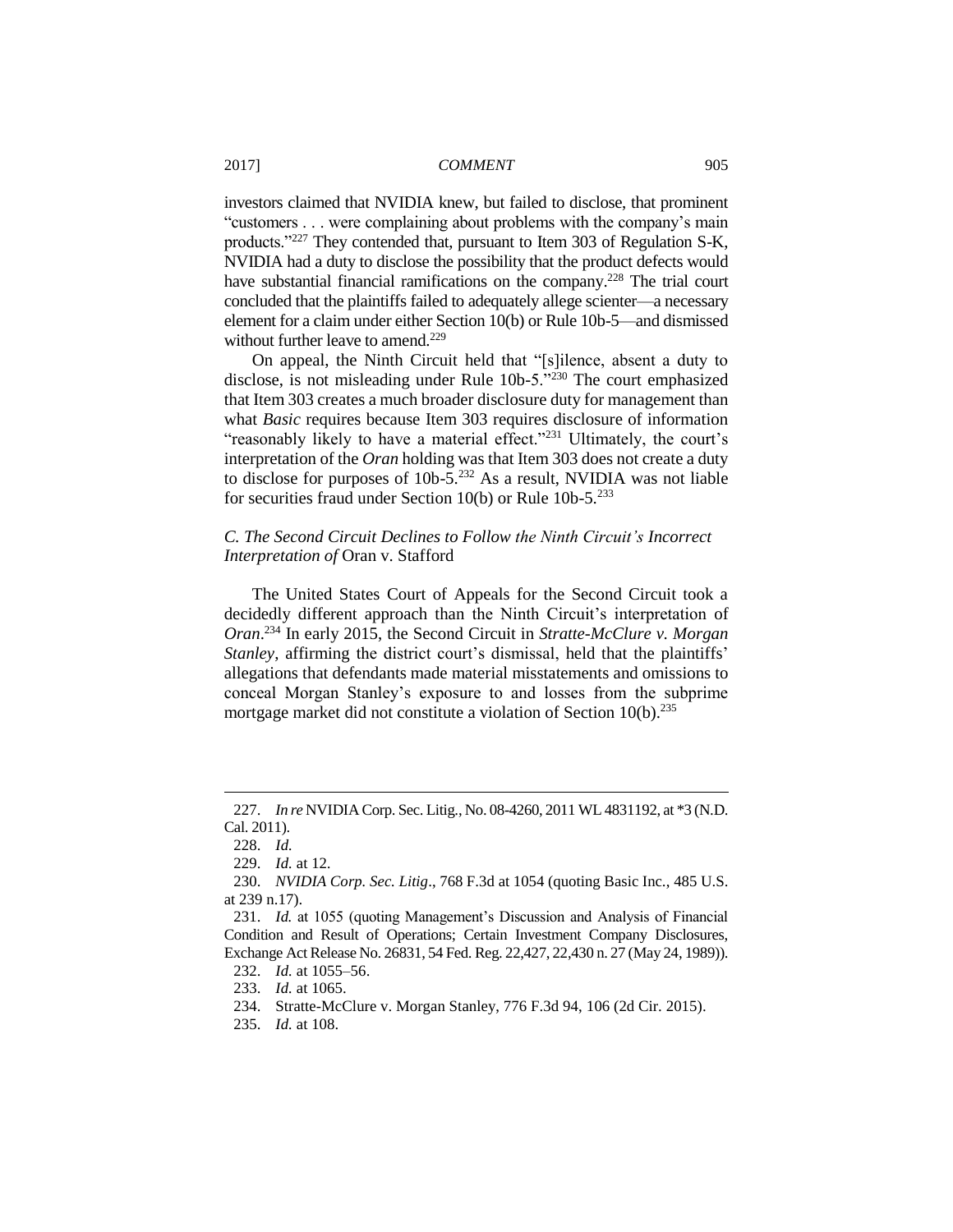Morgan Stanley sparked the lawsuit in December 2006 when it executed a two-component proprietary trade.<sup>236</sup> The trade involved a \$2 billion short position and a \$13.5 billion long position.<sup>237</sup> The short position involved the acquisition of credit-default swaps $238$  and collateralized debt obligations<sup>239</sup> supported by "mezzanine tranches"<sup>240</sup> of subprime residential mortgage-backed securities.<sup>241</sup> Morgan Stanley, through the long position, bought the collateralized debt obligations.<sup>242</sup>

Unfortunately, the housing bubble began bursting in mid-2006, causing delinquencies and defaults on subprime mortgages, like those backing Morgan Stanley's proprietary trade. <sup>243</sup> The effects of the bursting housing bubble caused Morgan Stanley to suffer immense financial losses on its proprietary trade.<sup>244</sup>

Plaintiffs alleged that Morgan Stanley, as well as six of its officers and former officers, made numerous material misstatements and omissions to conceal the effects of Morgan Stanley's subprime proprietary trade.<sup>245</sup> Expounding upon these allegations, the plaintiffs claimed that the fraudulent acts of Morgan Stanley inflated its stock price during the class

 $\overline{a}$ 

240. A mezzanine tranche is a pool of the cash flows streaming from collateralized debt obligations that generally carry "AA" to "BB" credit ratings. *See CDO Mortgages*, INVESTOPEDIA.COM, [http://www.](http://www/)investopedia.com/articles/07/cdo-mort gages.asp [https://perma.cc/JJ68-YQEG] (last visited Oct. 2, 2016).

241. *Stratte-McClure*, 776 F.3d at 96. A residential mortgage-backed security is "a type of mortgage-backed debt obligation whose cash flows come from residential debt" and serves as the foundation for instruments such as collateralized mortgage obligations. Residential mortgage-backed securities are considered to be a key factor in the 2008 financial crisis*. See Residential Mortgage-Backed Security*, INVESTOPEDIA.COM, [http://www.i](http://www/)nvestopedia.com/terms/r/rmbs.asp [https://perma .cc/C5AM-9KQL] (last visited Oct. 2, 2016).

<sup>236.</sup> *Id.*

<sup>237.</sup> *Id.* at 97.

<sup>238.</sup> A credit-default swap is "[a]n agreement to purchase a debt in exchange for the seller's promise to compensate the buyer if the debtor defaults." *Credit-Default Swap*, BLACK'S LAW DICTIONARY (10th ed. 2014).

<sup>239.</sup> A collateralized debt obligation is "[a] structured financial product that pools together cash flow-generating assets and repackages this asset pool into discrete tranches that can be sold to investors." *See Collateralized Debt Obligation*, INVESTOPEDIA.COM, http://www.investopedia.com/terms/c/cdo.asp [https://perma.cc/2R7G-2KZH] (last visited Oct. 2, 2016).

<sup>242.</sup> *Stratte-McClure*, 776 F.3d at 97.

<sup>243.</sup> *Id.*

<sup>244.</sup> *Id*. In fact, Morgan Stanley lost billions of dollars because of the proprietary trade. *Id*. at 97.

<sup>245.</sup> *Id.* at 96.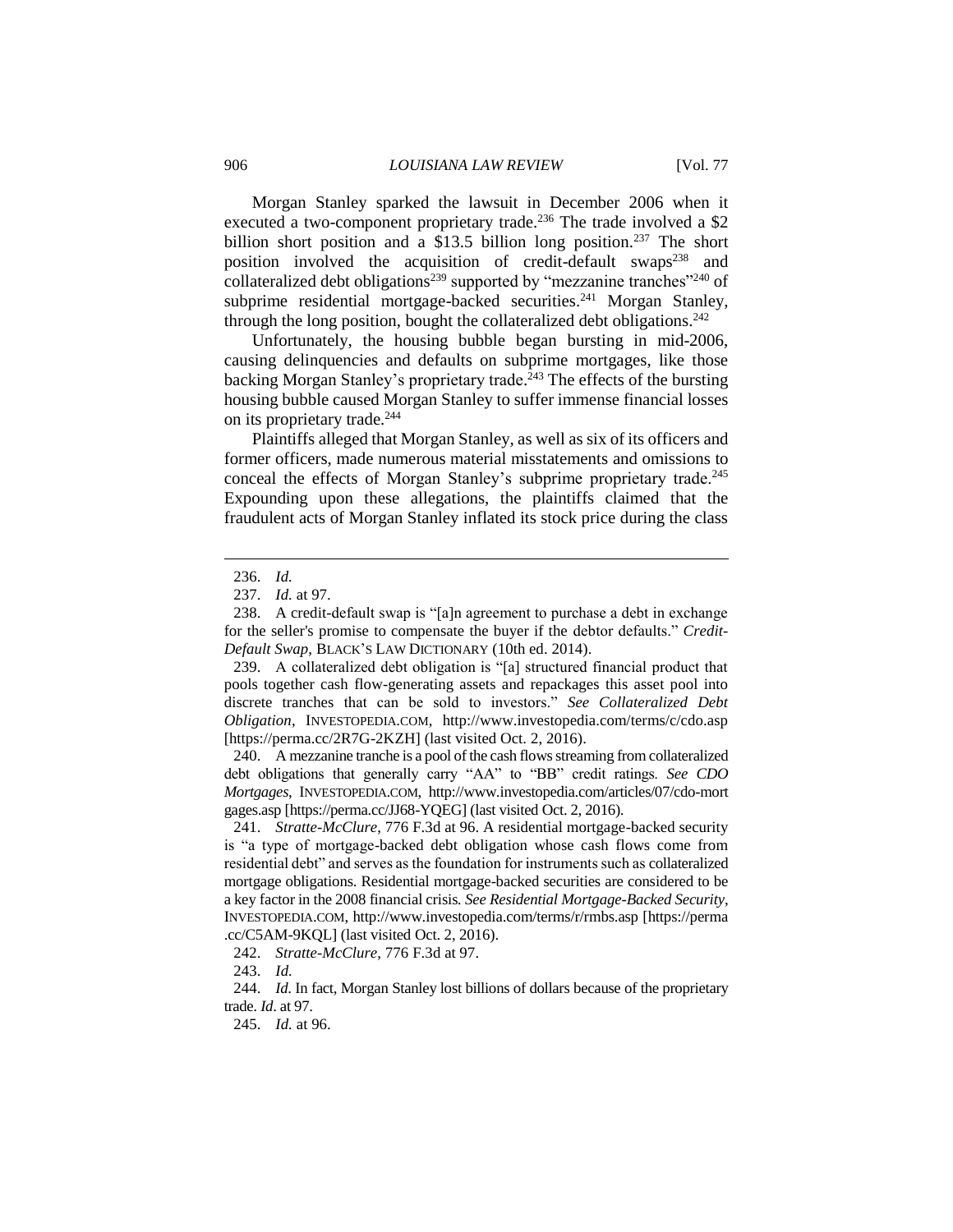period and caused the plaintiffs to suffer financial loss when the market learned the truth about Morgan Stanley's proprietary trade losses.<sup>246</sup>

Observing that its judgment was adverse to the Ninth Circuit's opinion in *NVIDIA*, <sup>247</sup> the Second Circuit held that "a failure to make a required Item 303 disclosure . . . is indeed an omission that can serve as the basis for a Section 10(b) securities fraud claim . . . if it satisfies the materiality requirements outlined in [*Basic*]."<sup>248</sup> This added to the court's previous discussion of Item 303, in which it held that the omission of "known trends or uncertainties from a registration statement or prospectus is actionable under Sections 11 and  $12(a)(2)$  of the Securities Act of 1933."<sup>249</sup> The court reasoned that a quarterly filing, which includes Item 303 disclosures, is similar to registration statements and prospectuses.<sup>250</sup>

An omission from an Item 303 disclosure would lead a reasonable investor to infer that "known trends or uncertainties . . . that the registrant reasonably expects will have a material . . . unfavorable impact on . . . revenues or income from continuing operations" are nonexistent.<sup>251</sup> Furthermore, the court noted that the Ninth Circuit incorrectly interpreted the Third Circuit's conclusion in *Oran* by finding that "Item 303 violations are never actionable under Rule 10b-5."<sup>252</sup> Conversely, a proper interpretation of *Oran* suggests the possibility that a violation of Item 303 could give rise to liability under Rule 10b-5.<sup>253</sup> A material omission from Item 303, thus, may give rise to liability under Section 10(b) and Rule 10b-5 because Item 303 imposes a duty to speak.<sup>254</sup> The Second Circuit nonetheless proceeded to affirm the district court's dismissal of the plaintiffs' exposure claim because the complaint failed to properly plead scienter.<sup>255</sup> Unfortunately, the United States Supreme Court, in March of 2015, left the conflict unresolved when it denied a petition for certiorari seeking to determine whether the Ninth Circuit or the Second Circuit correctly interpreted the law.<sup>256</sup> However, all lower courts should adopt

<sup>246.</sup> *Id.*

<sup>247.</sup> *Id.* at 103 ("We note that our conclusion is at odds with the Ninth Circuit's recent opinion in [*NVIDIA*].").

<sup>248.</sup> *Id.* at 100.

<sup>249.</sup> *Id.* at 101.

<sup>250.</sup> *Id.* at 102.

<sup>251</sup>*. Id.* (quoting 17 C.F.R. § 229.303(a)(3)(ii) (2016)).

<sup>252.</sup> *Id*. at 103.

<sup>253.</sup> *Id.*

<sup>254.</sup> *Id.*

<sup>255.</sup> *Id.*

<sup>256.</sup> *See* Petition for Writ of Certiorari, Cohen v. NVIDIA Corp., 135 S. Ct. 2349 (2015) (No. 14-975) (declining to resolve "[w]hether Item 303 of Regulation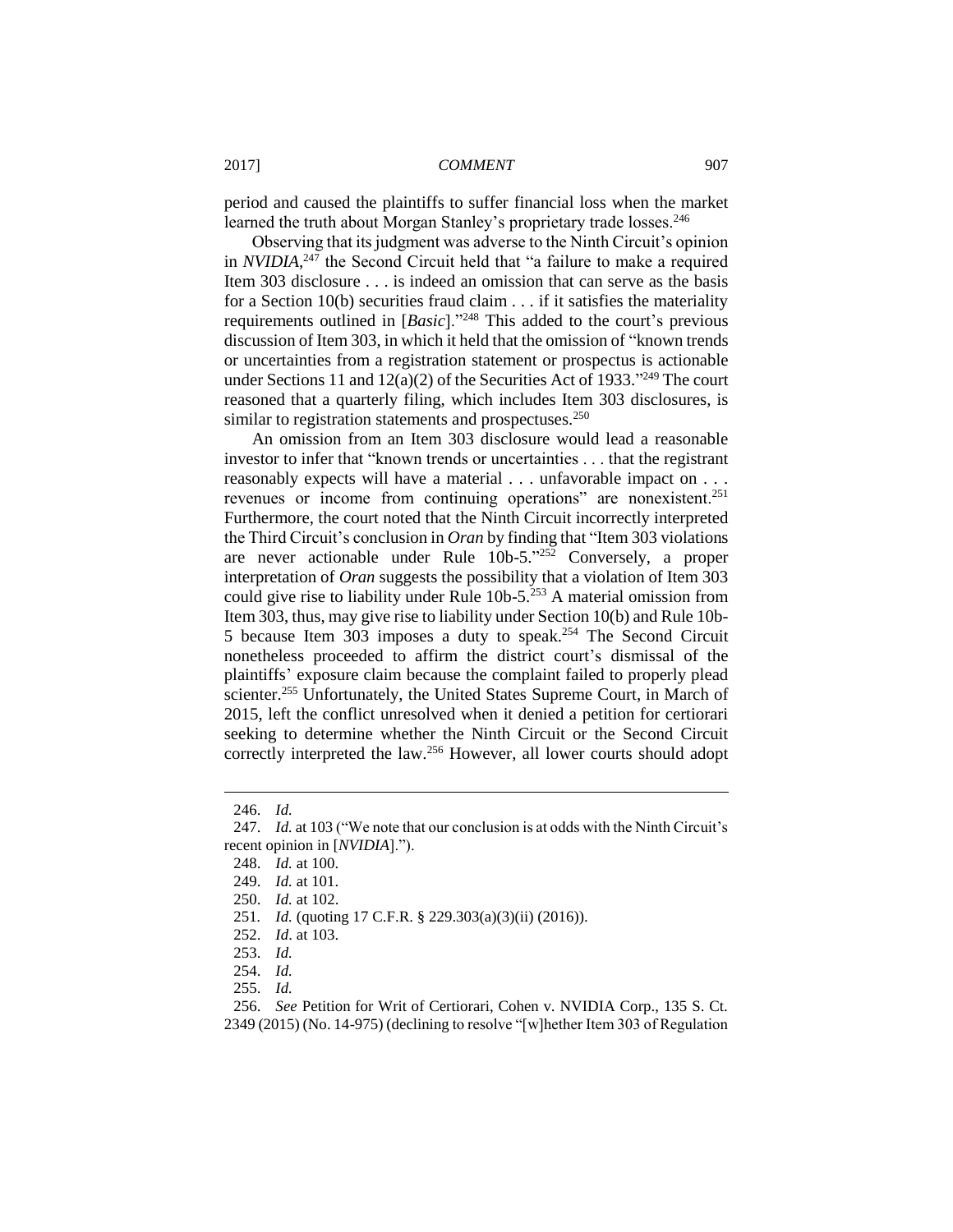the Second Circuit's approach because the philosophy of full disclosure outweighs the limited remedies available to an injured investor through the SEC.

## V. FAILURE TO UNVEIL THE CRYSTAL BALL SHOULD IMPOSE SECURITIES FRAUD LIABILITY

The Exchange Act does not explicitly provide for a private right of action to enforce Section 10(b) and the rules and regulations promulgated thereunder.<sup>257</sup> Accordingly, it may appear that the spirit of the Exchange Act was to provide a publicly administered enforcement regime, as opposed to a privately administrated enforcement regime. Resorting to this sort of interpretation would lead to inequitable results and would continue to enlarge the issues arising under management's disclosure of forwardlooking information.

Given that the core purpose of the Exchange Act is to implement a philosophy of full disclosure,<sup>258</sup> investors negatively impacted by issuers' fraudulent material omissions should have an action under Section 10(b) and Rule 10b-5. To do otherwise would run contrary to the spirit of the Exchange Act. Failure to impose Rule 10b-5 liability for an issuer's choice to withhold material forward-looking information promotes a less efficient market and hurts investors by denying them access to valuable information when making their investment decisions.<sup>259</sup> The investor's interest in receiving the information should outweigh a company's interest in withholding the information.

Absent a disclosure duty, a company's omissions are not misleading as to Rule  $10b-5$  liability.<sup>260</sup> That is, a disclosure duty is not established solely by the possession of material, non-public information.<sup>261</sup> But, there

S-K forms the basis for a duty to disclose otherwise material information for purposes of an omission actionable under § 10(b) of the Securities Exchange Act of 1934 and Rule 10b-5 as the Second Circuit recently held in direct conflict with the Ninth Circuit's holding in this case").

<sup>257.</sup> *See* Stoneridge Inv. Partners, LLC, v. Scientific–Atlanta, Inc., 552 U.S. 148, 157 (2008).

<sup>258.</sup> *See* Basic Inc. v. Levinson, 485 U.S. 224, 230 (1988) ("This Court 'repeatedly has described the "fundamental purpose" of the Act as implementing a "philosophy of full disclosure."'") (quoting Santa Fe Industries, Inc. v. Green, 430 U.S. 462, 477–78 (1977)); *see also* SEC v. Capital Gains Research Bureau, Inc., 375 U.S. 180, 186 (1963).

<sup>259.</sup> Romajas, *supra* note 132*,* at S247.

<sup>260.</sup> *See Basic*, 485 U.S. at 239 n.17.

<sup>261.</sup> Shaw v. Digital Equip. Corp., 82 F.3d 1194, 1202 (1st Cir. 1996).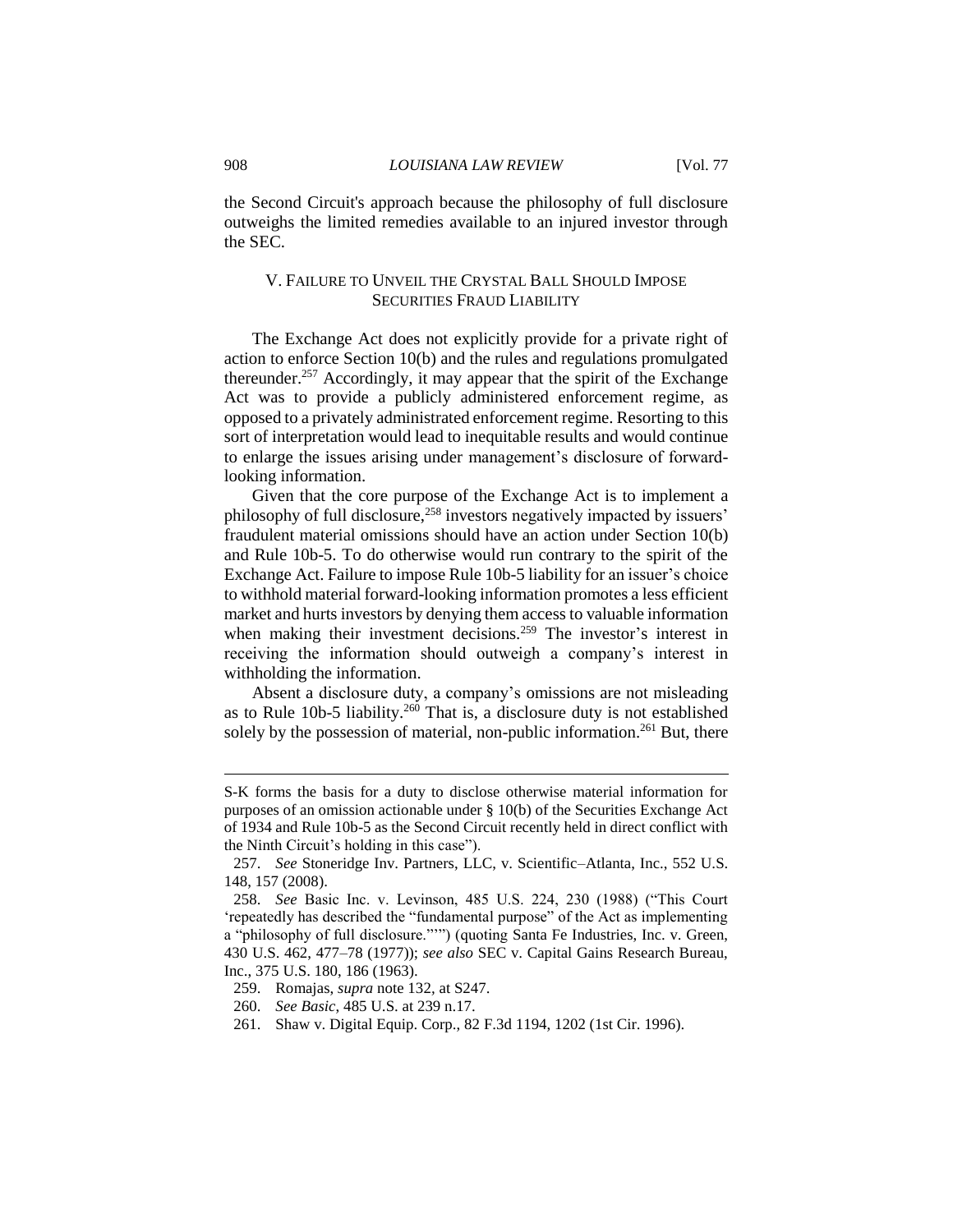is an affirmative duty to disclose material, forward-looking information for purposes of nondisclosures under Section 11 of the Securities Act.<sup>262</sup> Circuits have found that an omission of known trends or uncertainties from a registration statement or prospectus is actionable under the Securities Act. <sup>263</sup> Logically, a material omission of Item 303 should provide a similar action for periodic disclosures under the Exchange Act. In essence, Item 303 should include a *per se* duty to disclose.

The Exchange Act, unlike the Securities Act, regulates the disclosure of information vis-à-vis periodic disclosure forms. The per se duty to disclose, for purposes of a Rule 10b-5 class action securities fraud lawsuit, arises because the issuer has a regulated responsibility to provide the SEC with up-to-date information.<sup>264</sup> Although the general rule is that silence, absent a duty to disclose, is not misleading, this rule is inapposite to Item 303 because the regulatory provisions establish a duty to disclose. Accordingly, a material omission of Item 303 is misleading because there is a disclosure duty impounded upon the issuer.

An omission rendered "material" under the Court's standard of materiality for speculative information<sup>265</sup> should be applied in the context of a private securities fraud action pursuant to an Item 303 omission. A cease-and-desist action by the SEC is not as powerful of a deterrent as a financial punishment for misconduct, so it is necessary to establish alternative means of deterrence for material Item 303 omissions.<sup>266</sup> Although the SEC's materiality standard for Item 303 does differ from the Court's materiality standard,<sup>267</sup> the SEC's standard should only apply for agency administration actions. For example, the SEC should have broad authority to impose its cease-and-desist sanctions that prevent a company from continuing to violate federal securities laws or from engaging in a potential violation of the law. This does not account for the investors who

<sup>262.</sup> *Id.*

<sup>263.</sup> *See* Panther Partners Inc. v. Ikanos Commc'ns, Inc., 681 F.3d 114, 120 (2d Cir. 2012); *see also* Silverstrand Invs. v. AMAG Pharm., Inc., 707 F.3d 95, 102 (1st Cir. 2013) ("As Plaintiffs correctly point out, an actionable § 11 omission may arise when a registration statement fails to comply with Item 303 or 503 of SEC Regulation S–K.").

<sup>264.</sup> *See* Stuart & Wilson, *supra* note 154, at 977–78.

<sup>265.</sup> *See Basic*, 485 U.S. at 238–39.

<sup>266.</sup> *See* Greene & Odorski, *supra* note 139, at 6.

<sup>267.</sup> *Compare* Management's Discussion and Analysis of Financial Condition and Results of Operations; Certain Investment Company Disclosures, 54 Fed. Reg. 22,427 (May 18, 1989), *with Basic*, 485 U.S. at 238–39.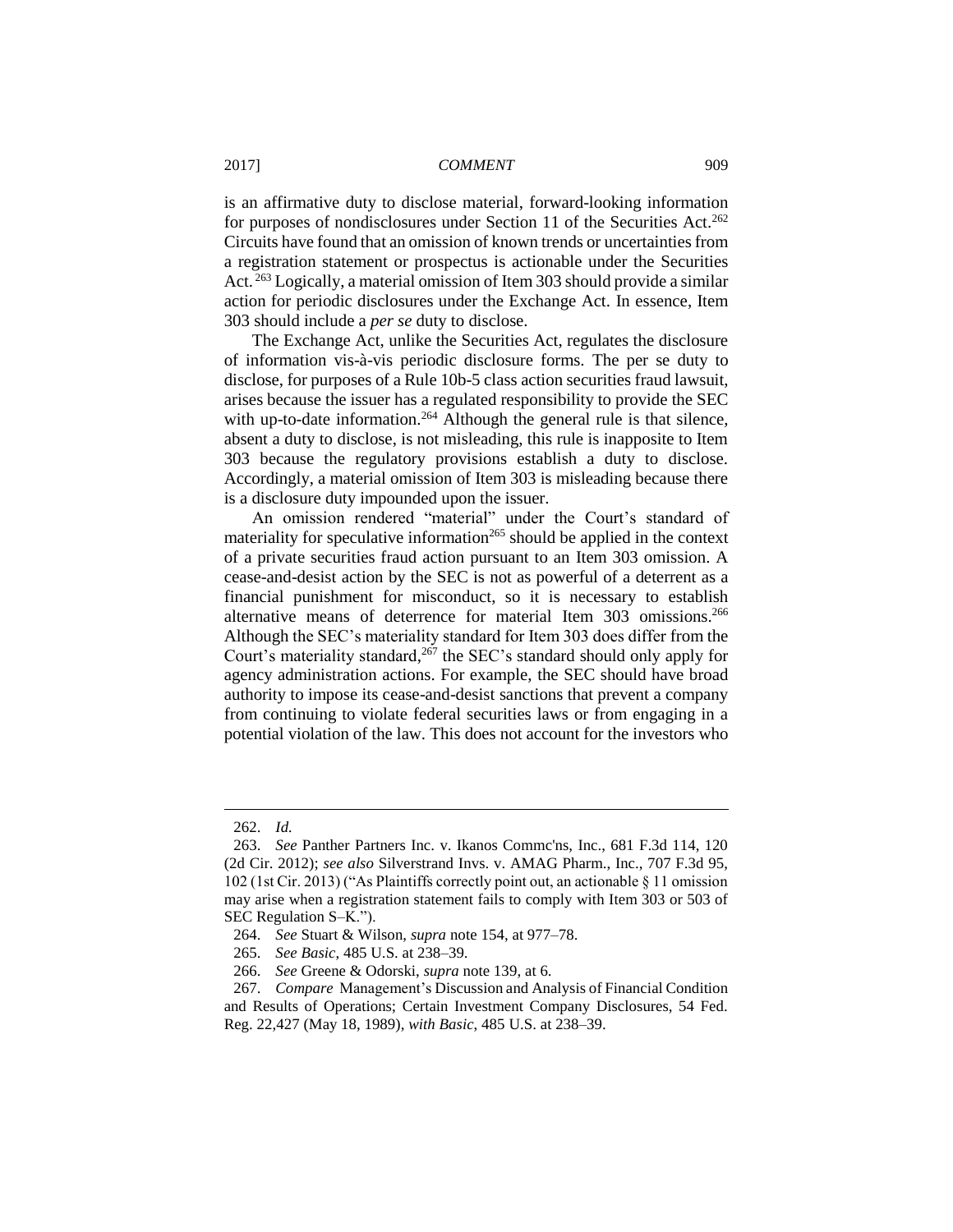may have suffered financial losses.<sup>268</sup> Although the SEC retains the power to impose disgorgement damages, this is an ineffective tool because it has only been wielded a handful of times in the context of an Item 303 administrative action.<sup>269</sup> Moreover, the SEC lacks the ability to impose the purest form of deterrent—punitive damages.<sup>270</sup> For Rule 10b-5 claims, such as those in *Morgan Stanley*, *NVIDIA*, and *Oran*, the courts should be permitted to impose liability for securities fraud in favor of a class of injured investors.<sup>271</sup>

Permitting courts to impose liability does not mean that an abundance of Rule 10b-5 claims for material MD&A omissions are going to arise and succeed.<sup>272</sup> The threshold to bring a Rule 10b-5 action remains high. Not only must plaintiffs prove a material omission, but they must also prove scienter; a connection between the misrepresentation or omission and the purchase or sale of a security; reliance; economic loss; and loss causation.<sup>273</sup> As displayed in the illustrative cases, the claims are often disposed of for failure to satisfy the scienter requirement.<sup>274</sup> The theory being proposed may in fact increase the quantity of securities fraud

271. When Congress enacted the Securities Acts, the "reasonable" investor was believed to be the retail investor, but times have changed. Now, sophisticated, institutional investors, as opposed to retail investors, constitute the bulk of investors. These institutional investors may not need the same protections that Congress sought to provide as a result of their immense knowledge. However, this disputed issue is not the focus of this comment. For more information on this ongoing debate see Tom C.W. Lin, *Reasonable Investor(s)*, 95 B.U. L. REV. 461, 518 (2015).

272. *See cf. In re* Time Warner Inc. Sec. Litig., 9 F.3d 259, 263 (2d Cir. 1993) ("[T]here is the interest in deterring the use of the litigation process as a device for extracting undeserved settlements as the price of avoiding the extensive discovery costs that frequently ensue once a complaint survives dismissal, even though no recovery would occur if the suit were litigated to completion.").

<sup>268.</sup> *See* Securities Exchange Act of 1934, 15 U.S.C. § 78u-2(b)(3) (2012) ("[T]he maximum amount of penalty for each such act or omission shall be \$100,000 for a natural person or \$500,000 for any other person.").

<sup>269</sup>*. See id*. § 78u–3(e).

<sup>270</sup>*. See* SEC v. AMX, Intern., Inc., 872 F. Supp. 1541, 1544 (N.D. Tex. 1994).

<sup>273.</sup> Stoneridge Inv. Partners, LLC, v. Scientific–Atlanta, Inc., 552 U.S. 148, 157 (2008).

<sup>274.</sup> *See In re* NVIDIA Corp. Sec. Litig., 768 F.3d 1046, 1048 (9th Cir. 2014), *cert. denied*, 135 S. Ct. 2349 (2015) (holding that the district court properly dismissed the case by holding that the plaintiffs' amended complaint failed to adequately allege scienter); Stratte-McClure v. Morgan Stanley, 776 F.3d 94, 100 (2d Cir. 2015) (affirming the district court's dismissal of the plaintiffs' claim that the defendants' omissions violated Section 10(b) and Rule 10b-5 because the second amended complaint did not give rise to a strong inference of scienter).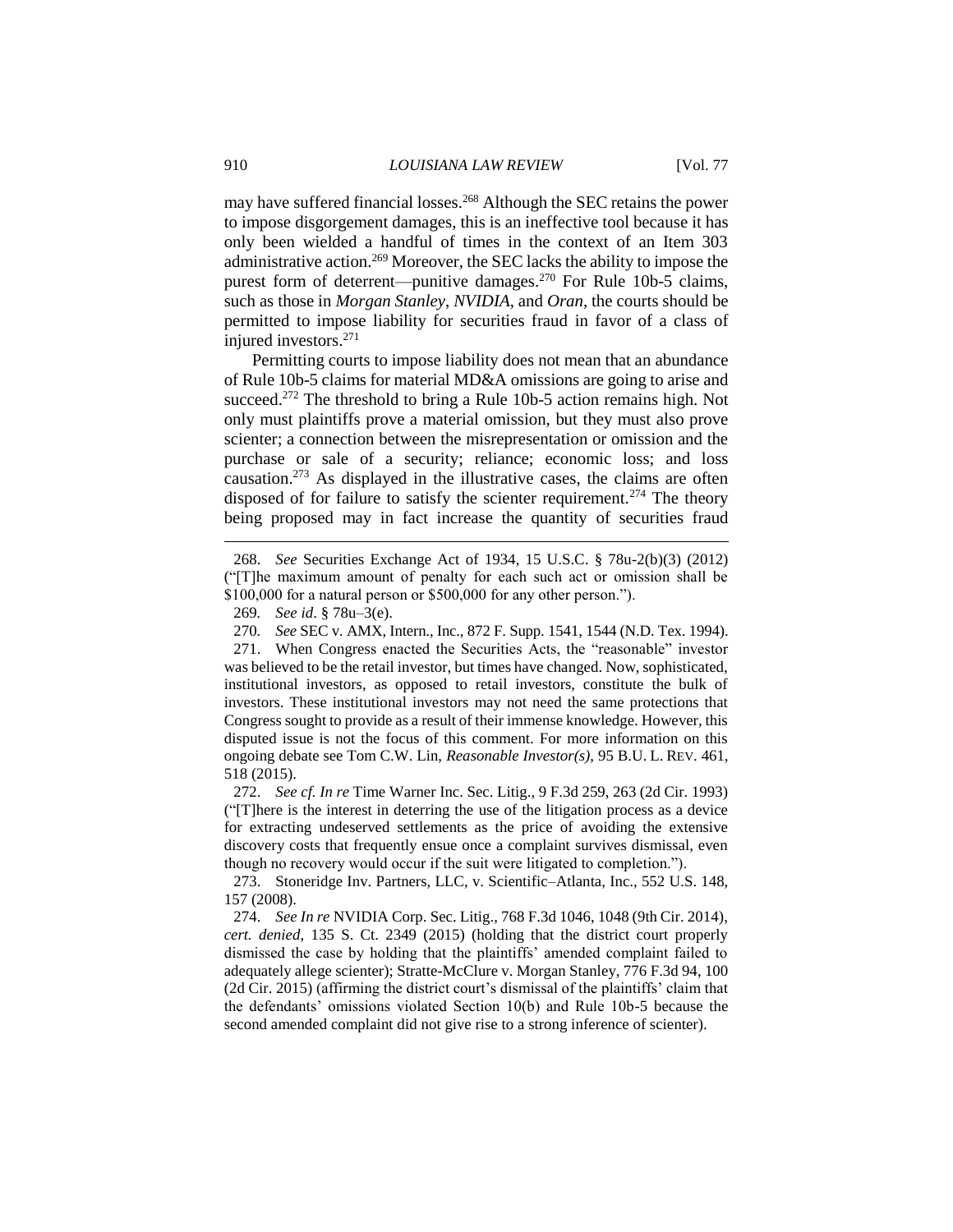litigation in federal district courts. While more litigation may arise, and many of these cases being dismissed for failure to satisfy the scienter requirement, the overarching policy of disclosure undoubtedly trumps the risk of vexatious litigation.

Moreover, the issuers are very likely to be protected by the safe harbor provisions when they elect to disclose material forward-looking information. The safe harbor rules are designed "to encourage the voluntary disclosure of forward-looking information by removing the deterrent of liability for making such disclosures."<sup>275</sup> The instructions to Item 303 provide that "[a]ny forwardlooking information supplied is expressly covered by the safe harbor rule for projections[,]" including Rule 175.<sup>276</sup> Rule 175 shields issuers from securities fraud liability when the qualifying forward-looking information is grounded in a reasonable basis and is disclosed in good faith.<sup>277</sup> The SEC's safe harbor rule for projections also excludes false forward-looking statements from securities fraud liability, as long as it was issued with a reasonable basis and in good faith.<sup>278</sup> Moreover, a long line of cases has established a common law safe harbor known as the "bespeaks caution" doctrine.<sup>279</sup> This renders material information immaterial as a matter of law when the forward-looking statements are accompanied by meaningful cautionary statements that do not affect the "total mix" of information provided to the investor.<sup>280</sup> Absent proper disclosure, however, these safeguards are inapplicable to a party trying to defeat a securities fraud lawsuit.<sup>281</sup>

Therefore, the standard enumerated in *Morgan Stanley* should be adopted when a company fails to comply with Item 303 in a periodic disclosure. Rule 10b-5 liability must arise when an omission of speculative, forward-looking information is material under *Basic* and the other elements of Rule 10b-5 have been established.<sup>282</sup>

## **CONCLUSION**

Investors should have the ability to unveil a securities issuer's "crystal ball." That is, investors should have access to all material forward-looking

<sup>275.</sup> Romajas, *supra* note 132, at S252.

<sup>276.</sup> 17 C.F.R. § 229.303 (2016).

<sup>277.</sup> *Id*. § 230.175.

<sup>278.</sup> Safe Harbor Rule for Projections, Securities Act Release No. 532, 1979 WL 181199 (June 25, 1979).

<sup>279.</sup> *See In re* Donald J. Trump Casino Sec. Litig.–Taj Mahal Litig., 7 F.3d 357, 371 (3d Cir. 1993) (listing cases that apply the bespeaks caution doctrine). 280. *Id.*

<sup>281.</sup> Neach, *supra* note 87, at 744–45.

<sup>282.</sup> *See* Stratte-McClure v. Morgan Stanley, 776 F.3d 94, 103–04 (2d Cir. 2015).